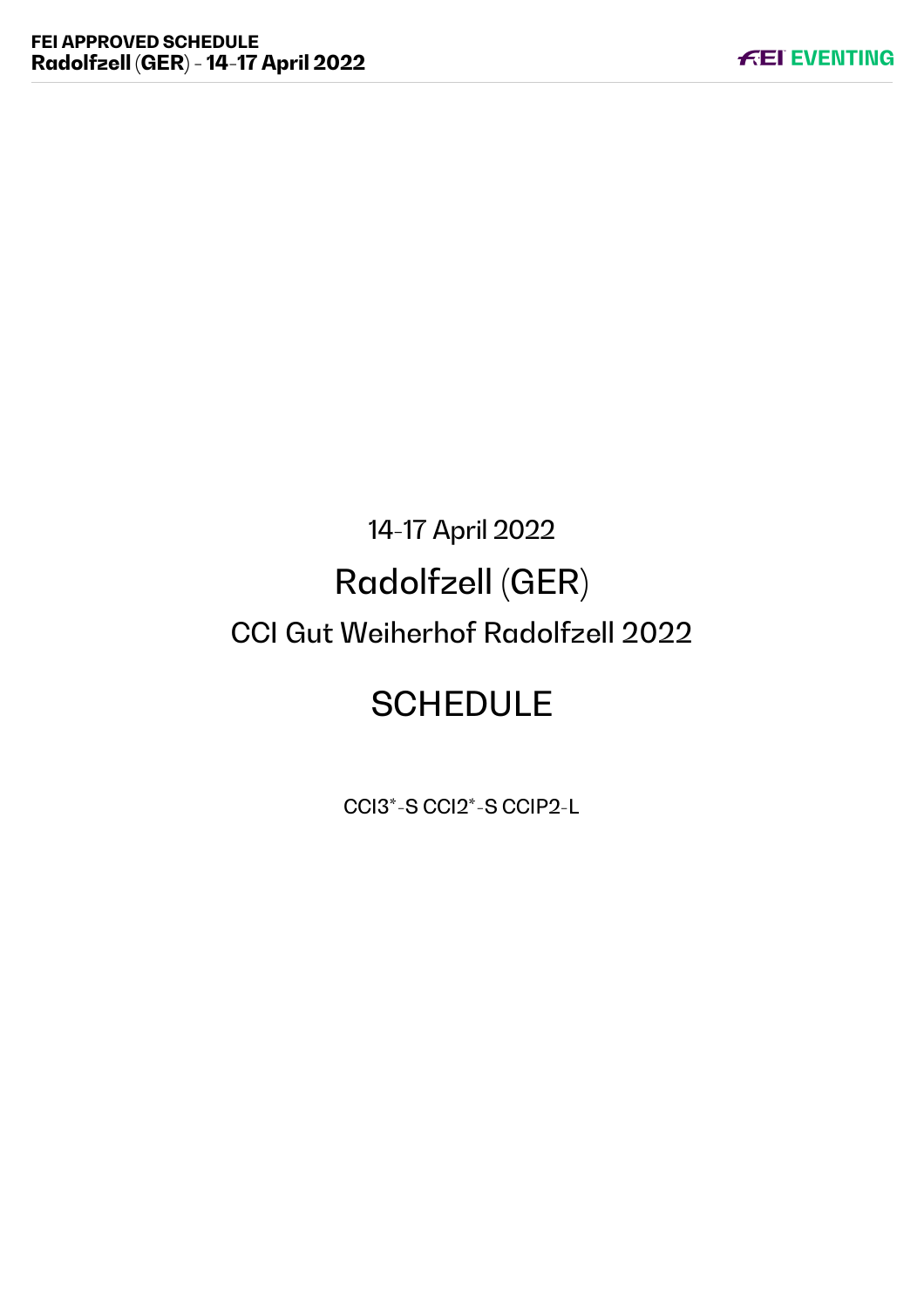# **I. DENOMINATION OF THE EVENT**

| Venue:                   | Radolfzell - CCI Gut Weiherhof Radolfzell 2022 |         | NF: | <b>GER</b> |
|--------------------------|------------------------------------------------|---------|-----|------------|
| Date:                    | 14/04/2022 to 17/04/2022                       |         |     |            |
|                          |                                                |         |     |            |
| <b>Event Categories:</b> |                                                |         |     |            |
| CCI3 <sup>*</sup> -S     | $CCI2*-S$                                      | CCIP2-L |     |            |
|                          |                                                |         |     |            |

# **II. GENERAL CONDITIONS**

- FEI Statutes, 24th edition, effective 17 November 2021
- FEI General Regulations, 24th edition, effective 1st January 2020, updates effective 1st January 2022
- FEI Veterinary Regulations, 14th edition, effective 1 January 2018, updates effective 1st January 2022
- FEI Eventing Rules and its Annexes, 25th edition, effective 1st January 2020, updates effective 1st January 2022
- Equine Anti-Doping and Controlled Medication Regulations (EADCMR), 3rd Edition, effective 1st January 2021
- FEI Anti-Doping Rules for Human Athletes (ADRHA), based upon the 2021 WADA Code, effective 1st January 2021
- The FEI Policy for Enhanced Competition Safety during the Covid-19 Pandemic, effective as of 1 July 2020 and until further notice
- All subsequent published revisions/updates, the provisions of which will take precedence.

THE ANNEXE(S) IS/ARE PART OF THIS APPROVED AND SIGNED SCHEDULE AND MUST BE DISTRIBUTED TO ALL OFFICIALS AND NFs AND IS AVAILABLE TO OTHERS UPON REQUEST

Approved by the FEI, Lausanne, on 02 February 2022 (V1), modified on 11 February 2022 (V2)

voorno

Catrin Norinder FEI Director Eventing and Olympic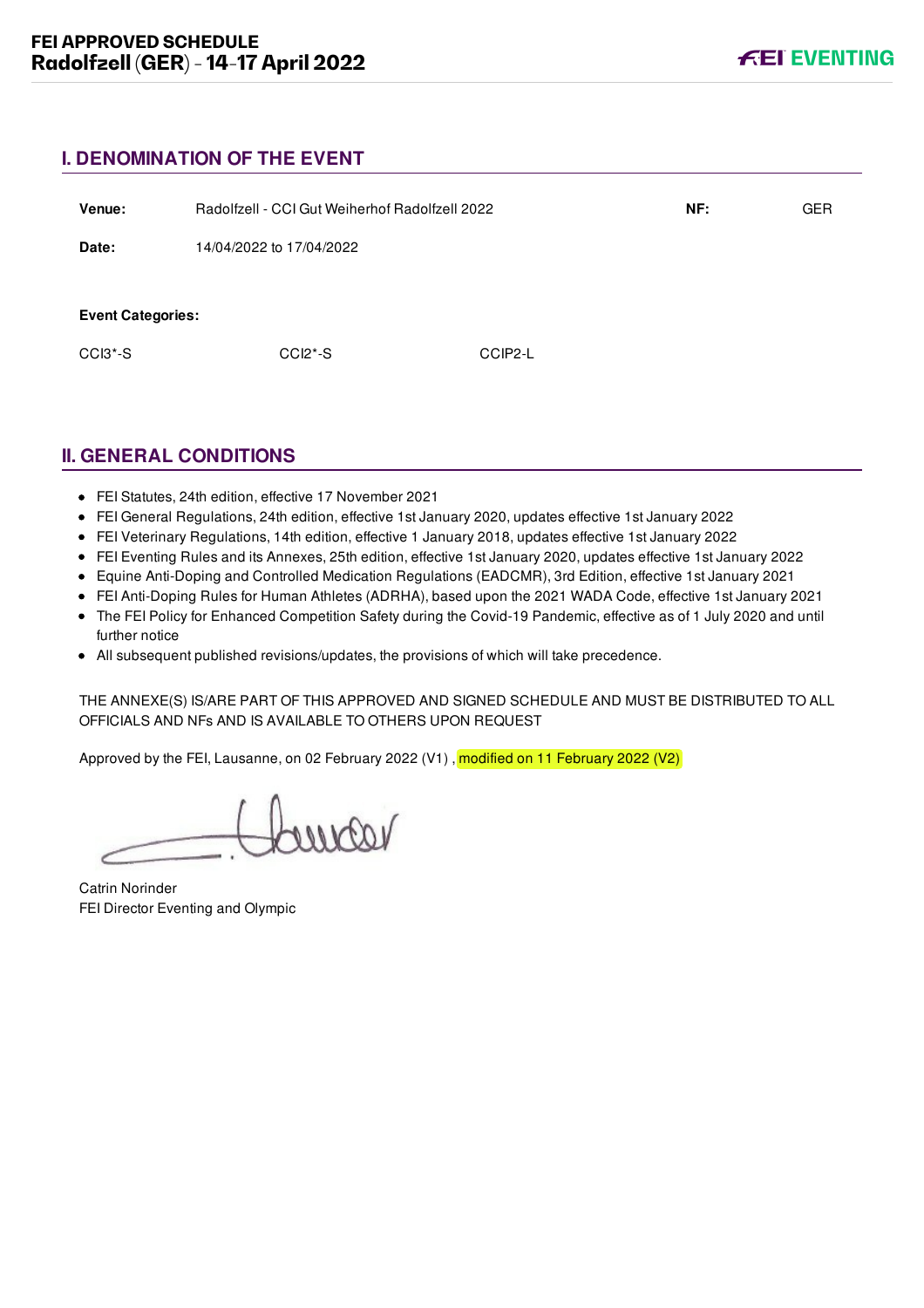# **Table of Contents**

| III. THE FEI CODE OF CONDUCT FOR THE WELFARE OF THE HORSE 4 |
|-------------------------------------------------------------|
|                                                             |
|                                                             |
|                                                             |
|                                                             |
|                                                             |
|                                                             |
|                                                             |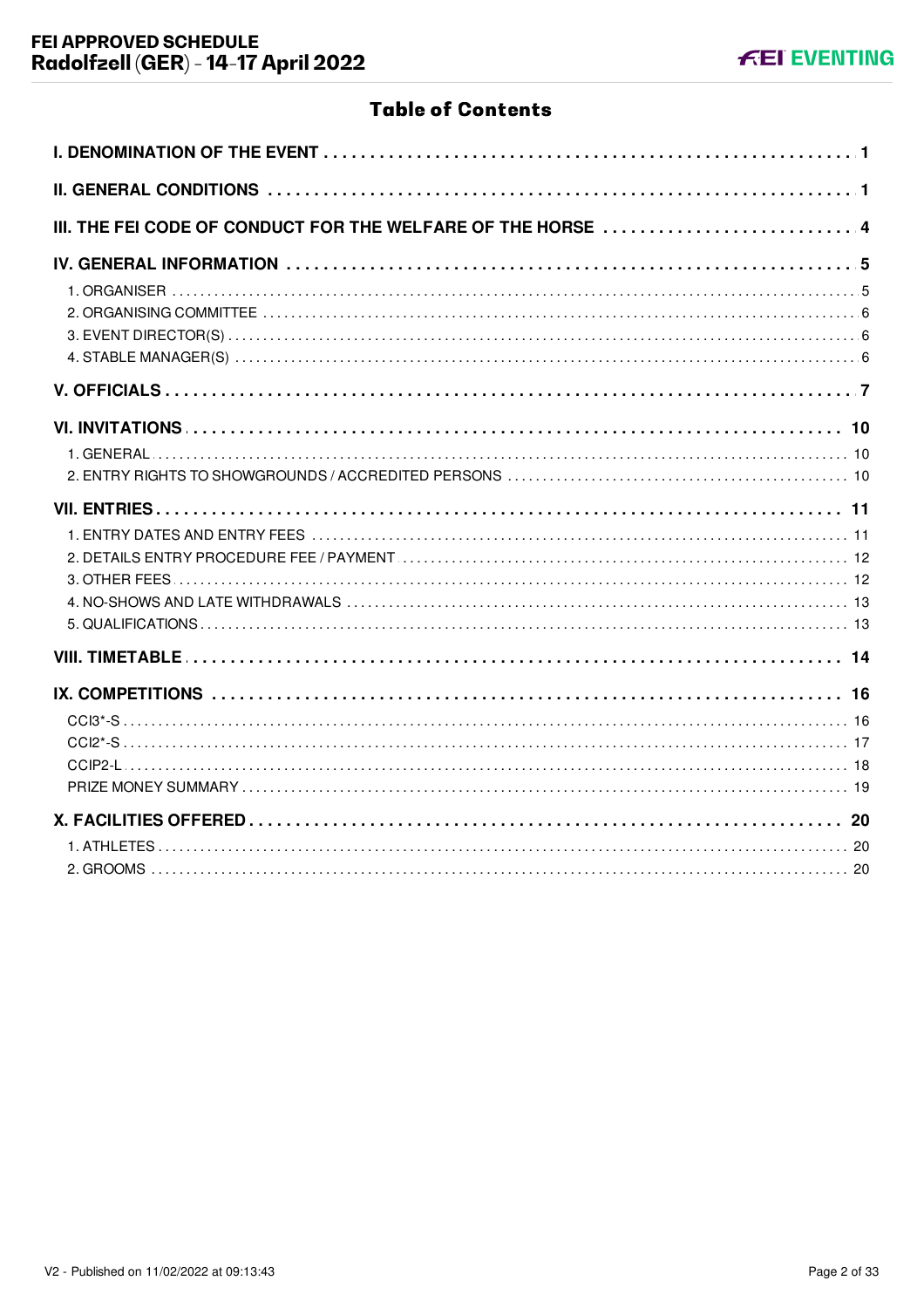| 13. LOCAL TRANSPORTATION & ARRANGEMENTS FROM HOTEL TO SHOWGROUNDS  23               |    |
|-------------------------------------------------------------------------------------|----|
|                                                                                     |    |
|                                                                                     |    |
|                                                                                     |    |
|                                                                                     |    |
|                                                                                     |    |
|                                                                                     |    |
|                                                                                     |    |
|                                                                                     |    |
|                                                                                     |    |
|                                                                                     |    |
|                                                                                     |    |
| 7.2 VACCINATIONS - EQUINE INFLUENZA (FEI VETERINARY REGULATIONS ARTICLE 1003)  26   |    |
| 7.3 EXAMINATION ON ARRIVAL (FEI VETERINARY REGULATIONS ARTICLE 1031)  26            |    |
| 7.4 HORSE INSPECTIONS (FEI VETERINARY REGULATIONS ARTICLES 1034-1042)  26           |    |
| 7.5 LIMB SENSITIVITY EXAMINATION (FEI VETERINARY REGULATIONS ARTICLE 1048-1053)  26 |    |
| 8. EQUINE ANTI-DOPING AND CONTROLLED MEDICATION PROGRAMME (EADCMP)  26              |    |
|                                                                                     | 27 |
| 8.2 ELECTIVE TESTING (FEI VETERINARY REGULATIONS ARTICLES 1057 AND 1058)  27        |    |
|                                                                                     |    |
|                                                                                     |    |
|                                                                                     |    |
| 1. THE FEI POLICY FOR ENHANCED COMPETITION SAFETY DURING THE COVID-19 PANDEMIC  29  |    |
|                                                                                     |    |
|                                                                                     |    |
|                                                                                     |    |
|                                                                                     |    |
|                                                                                     |    |
|                                                                                     |    |
|                                                                                     |    |
|                                                                                     |    |
|                                                                                     |    |
|                                                                                     |    |
|                                                                                     |    |
|                                                                                     |    |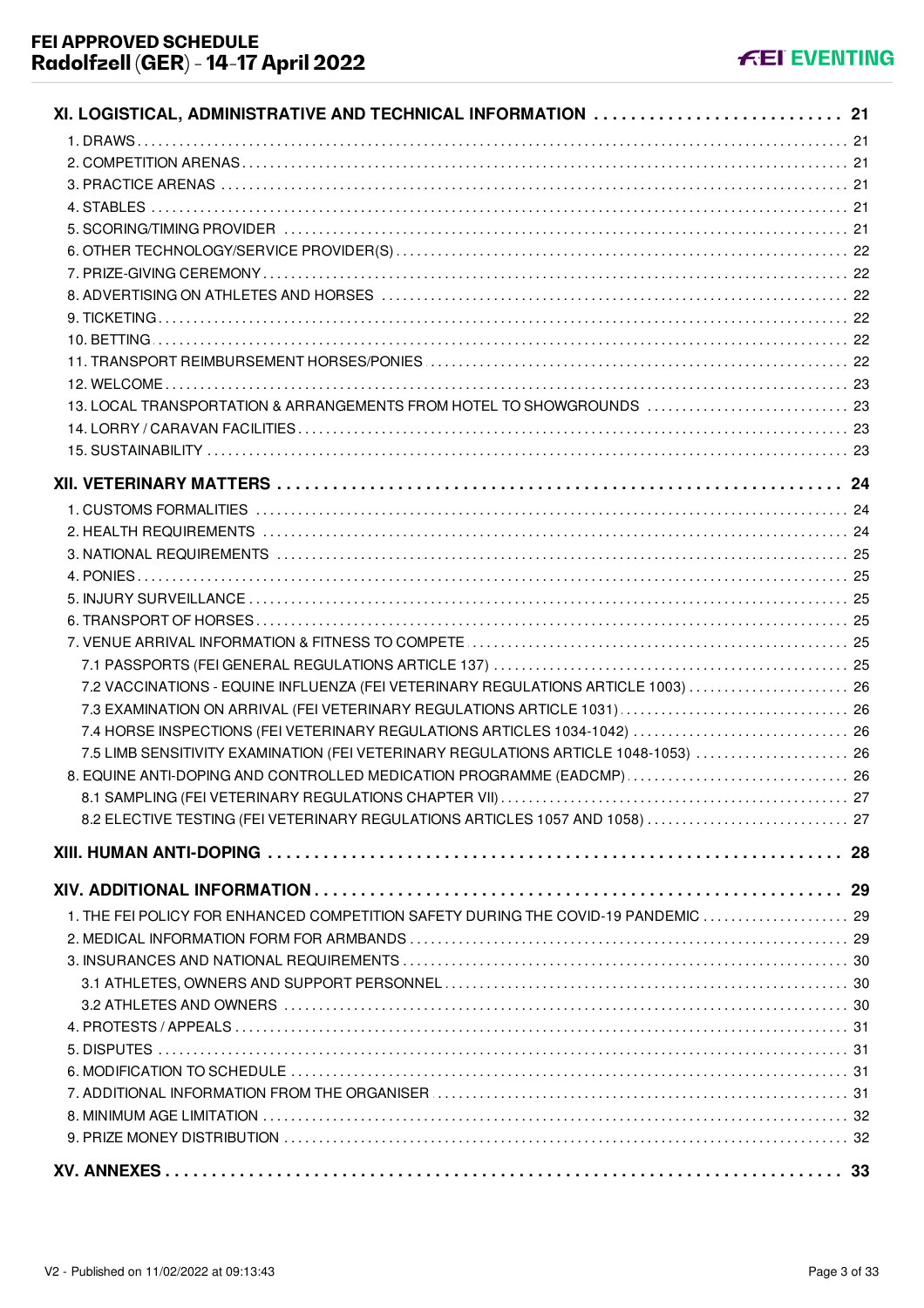# <span id="page-4-0"></span>**III. THE FEI CODE OF CONDUCT FOR THE WELFARE OF THE HORSE**

The Fédération Equestre Internationale (FEI) expects all those involved in international equestrian sport to adhere to the FEI's Code of Conduct and to acknowledge and accept that at all times the welfare of the horse must be paramount and must never be subordinated to competitive or commercial influences.

- 1. At all stages during the preparation and training of competition horses, welfare must take precedence over all other demands. This includes good horse management, training methods, farriery and tack, and transportation.
- 2. Horses and Athletes must be fit, competent and in good health before they are allowed to compete. This encompasses medication use, surgical procedures that threaten welfare or safety, pregnancy in mares and the misuse of aids.
- 3. Events must not prejudice horse welfare. This involves paying careful attention to the competition areas, ground surfaces, weather conditions, stabling, site safety and fitness of the horse for onward travel after the event.
- 4. Every effort must be made to ensure that horses receive proper attention after they have competed and that they are treated humanely when their competition careers are over. This covers proper veterinary care, competition injuries, euthanasia and retirement.
- 5. The FEI urges all involved with the sport to attain the highest levels of education in their areas of expertise.

The Long version of this Code can be obtained from the Fédération Equestre Internationale, HM King Hussein I Building, Chemin de la Joliette 8, 1006 Lausanne, Switzerland. Telephone: +41 21 310 47 47. The Code is available in English. The Code is also available on the FEI's website:<https://inside.fei.org/fei/regulations/general-rules>.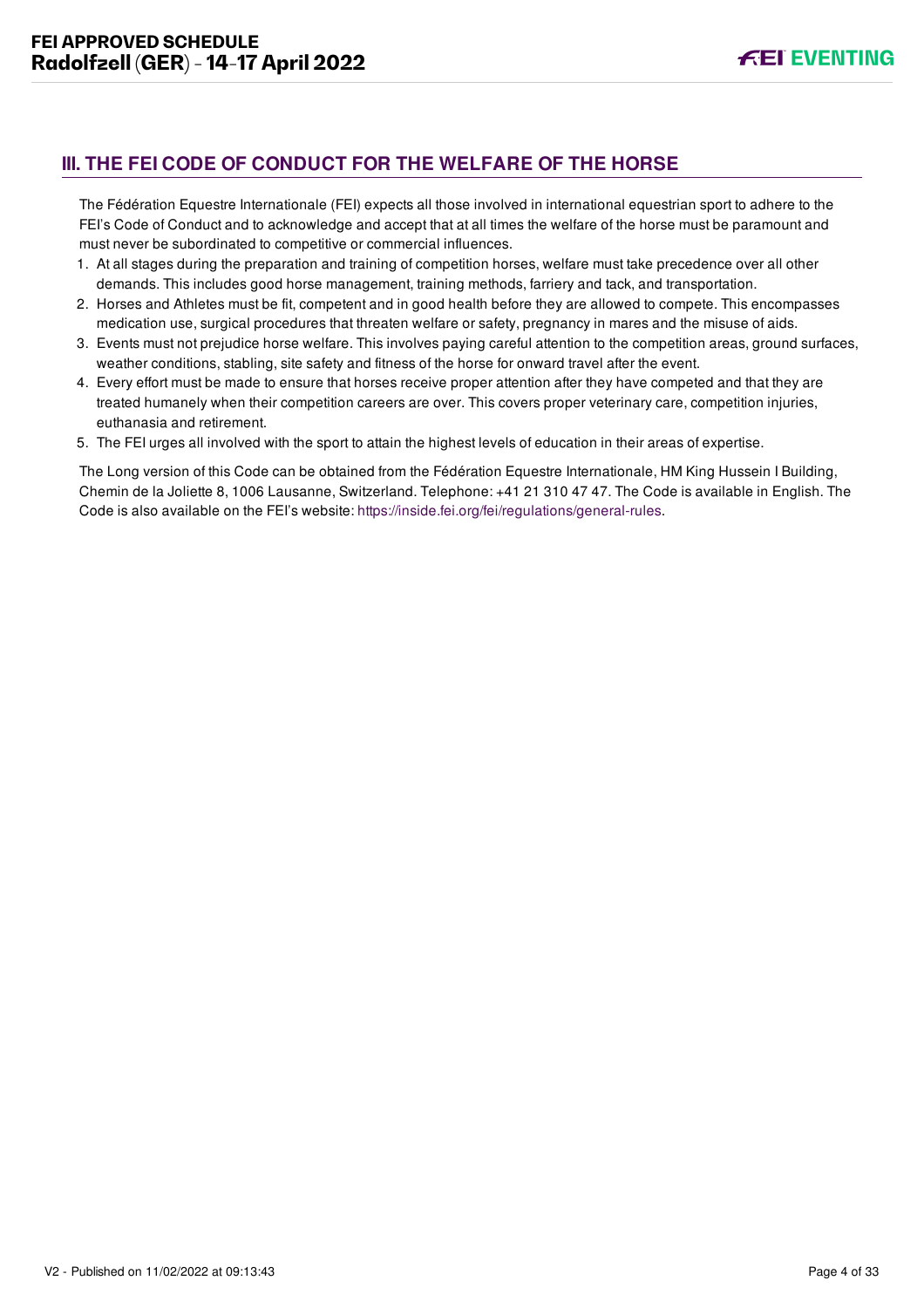#### <span id="page-5-1"></span><span id="page-5-0"></span>**1. ORGANISER**

| Name:    | Dr. Danièle Vogg                          |
|----------|-------------------------------------------|
| Address: | Gut Weiherhof<br>78315 Radolfzell Germany |
| Phone:   | +49 160 904 140 21                        |
| Fax:     | +49 7732 95 0 68 25                       |
| Email:   | vogg@gmx.net                              |
| Website: | www.weiherhof-eventing.com                |

#### **Showground contact details**

| Venue name:             | Radolfzell                              |
|-------------------------|-----------------------------------------|
| Address:                | Weiherhof 1<br>78315 Radolfzell Germany |
| Phone:                  | 004916090414021                         |
| <b>GPS Coordinates:</b> | Lat: 47.75715, Long: 8.90969            |



## **Accessibility details (directions by road, nearest airport / train station):** Arrival by road:

**FEI EVENTING**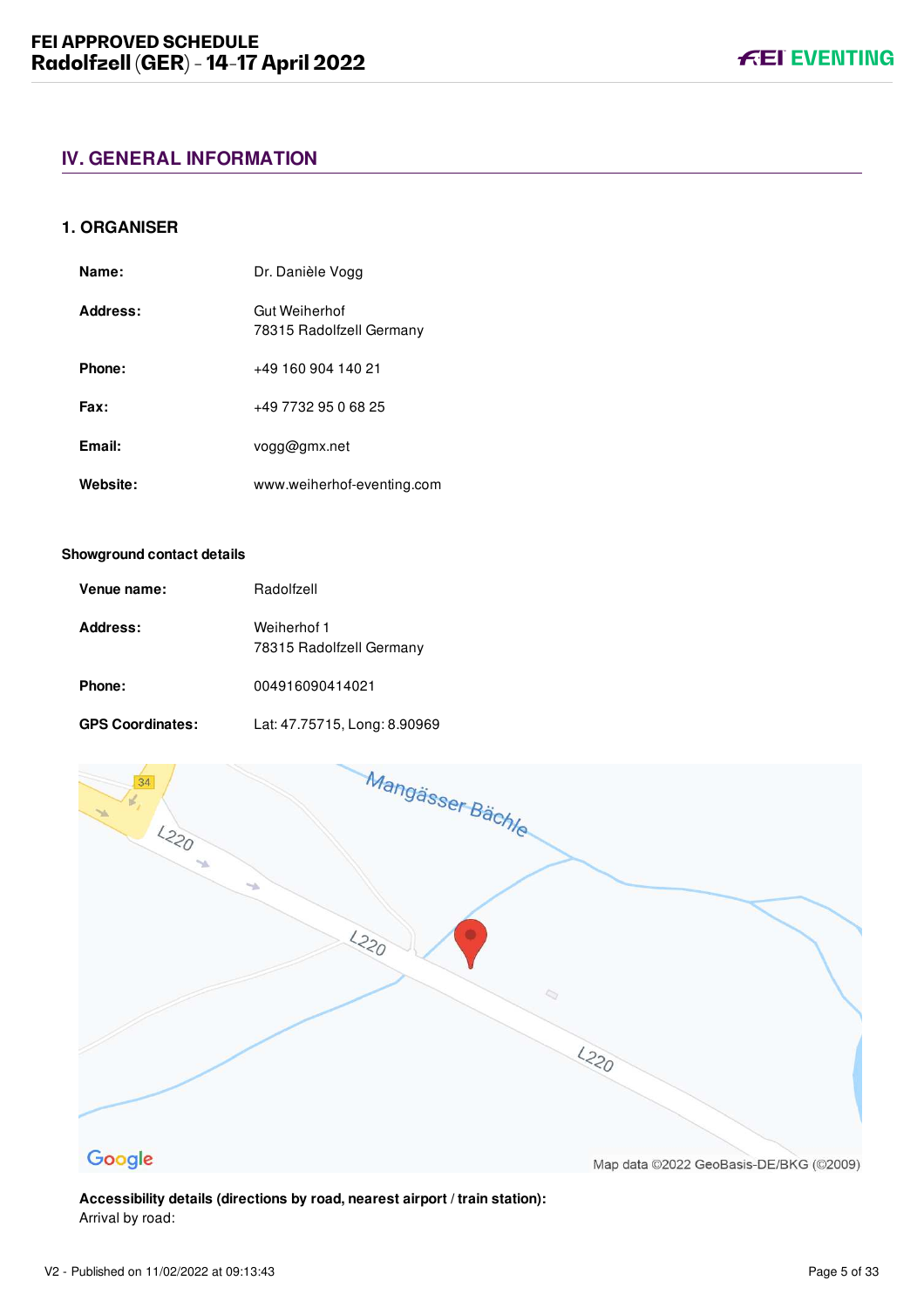

Motorway Stuttgart – Konstanz, at interchange Kreuz Hegau continue onto B33 direction Radolfzell / Konstanz, Exit Steißlingen/Moos at the Exit direction Singen, after abt 1 km turn left and then after 250 m turn left again at T-Junction direction Moos, 300m after T-Junction turn left. You will find the stable area on the left side of the road.

 Arrival by train: Singen or Radolfzell-Böhringen

Arrival by plane: Zürich, Friedrichshafen, Stuttgart

# <span id="page-6-0"></span>**2. ORGANISING COMMITTEE**

| <b>Show Secretary</b>         | Anna STENPASS   |
|-------------------------------|-----------------|
| <b>President of the Event</b> | Danièle VOGG    |
| <b>Press Officer</b>          | Donnice FISCHER |
| <b>Honorary President</b>     | Jürgen VOGG     |

# <span id="page-6-1"></span>**3. EVENT DIRECTOR(S)**

**Name:** Danièle VOGG

# <span id="page-6-2"></span>**4. STABLE MANAGER(S)**

**Name:** Ben VOGG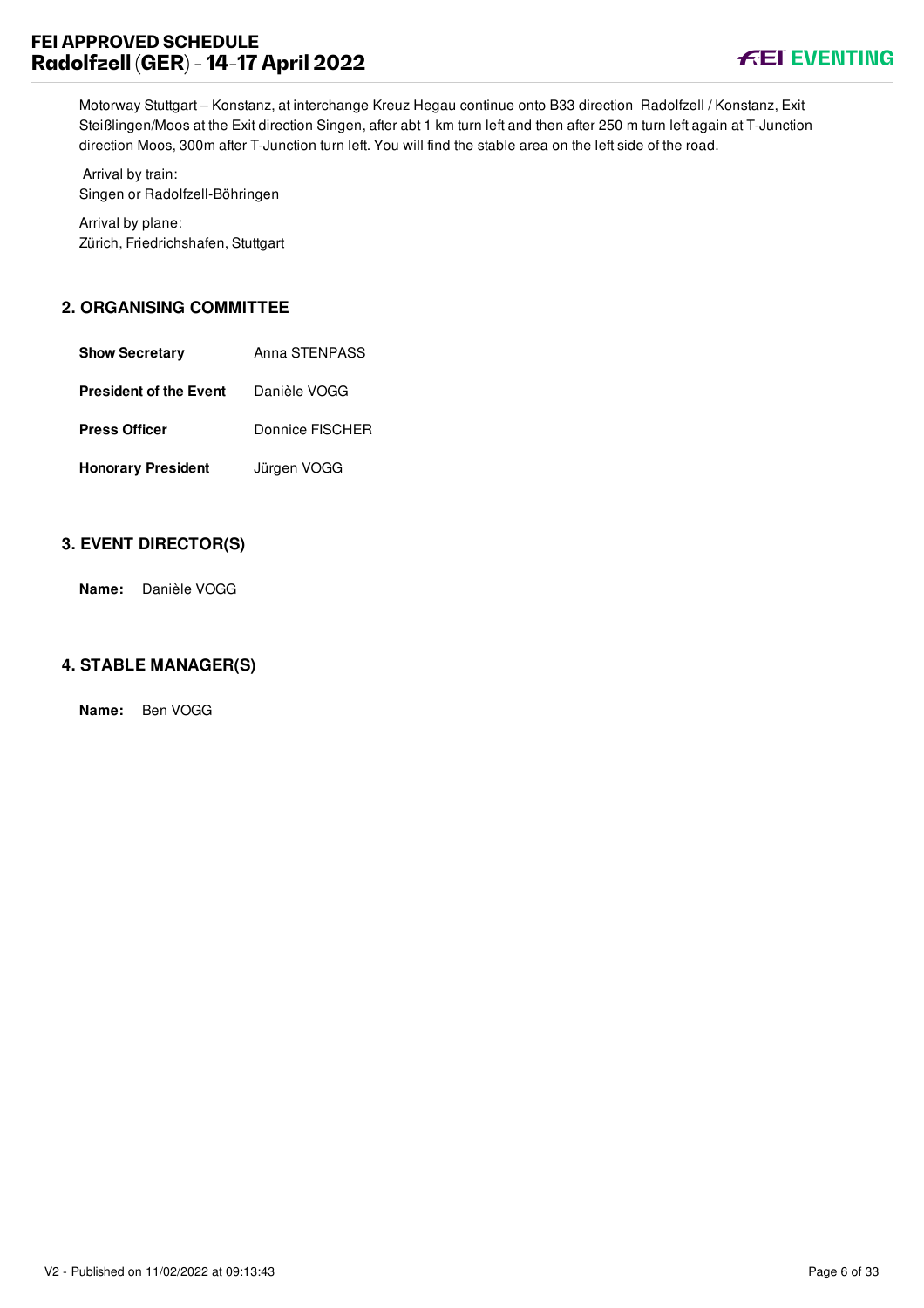# <span id="page-7-0"></span>**V. OFFICIALS**

**Please note that the schedule has been approved under the provision that all appointed Officials have successfully passed the online FEI Competency Evaluation Test.** 

**At least one Permitted Treating Vet must be appointed for every 200 horses at the venue (Veterinary regulations, art. 1007).**

| <b>Assignment</b>            | Name / FEI ID                                            | <b>NF</b>  | <b>Function</b>               | <b>Events</b> |
|------------------------------|----------------------------------------------------------|------------|-------------------------------|---------------|
| 1. Ground Jury               |                                                          |            |                               |               |
| CCI3*-S                      |                                                          |            |                               |               |
| <b>Ground Jury President</b> | <b>Christian STEINER</b><br>10004734                     | AUT        | Judge (3)                     |               |
| <b>Ground Jury Member</b>    | <b>Anne-Marie TAYLOR</b><br>10007134                     | <b>GBR</b> | Judge $(3)$                   |               |
| <b>Jumping Judge</b>         | All jury members                                         |            |                               |               |
| CCI2*-S                      |                                                          |            |                               |               |
| <b>Ground Jury President</b> | <b>Hanna ROGGE</b><br>10052816                           | <b>GER</b> | Judge (3)                     |               |
| <b>Ground Jury Member</b>    | <b>Marina SCIOCCHETTI</b><br><b>CAMPELLO</b><br>10002168 | ITA        | Judge (3)                     |               |
| <b>Jumping Judge</b>         | All jury members                                         |            |                               |               |
| <b>CCIP2-L</b>               |                                                          |            |                               |               |
| <b>Ground Jury President</b> | <b>Christian STEINER</b><br>10004734                     | AUT        | Judge (3)                     |               |
| <b>Ground Jury Member</b>    | <b>Holger SONTHEIM</b><br>10004338                       | <b>GER</b> | Judge (National)              |               |
| <b>Jumping Judge</b>         | All jury members                                         |            |                               |               |
| 2. Technical Delegate        |                                                          |            |                               |               |
| <b>Technical Delegate</b>    | <b>Mathias OTTO-ERLEY</b><br>10052716                    | <b>GER</b> | Technical delegate (3)        | CCI3*-S       |
| <b>Technical Delegate</b>    | <b>Iris GOEDICKE-RUGGABER</b><br>10101691                | <b>GER</b> | Technical delegate (National) | CCIP2-L       |
| <b>Technical Delegate</b>    | <b>Jean-Michel BERKOVITS</b><br>10051022                 | SUI        | Technical delegate (3)        | CCI2*-S       |
| 3. Course Designer           |                                                          |            |                               |               |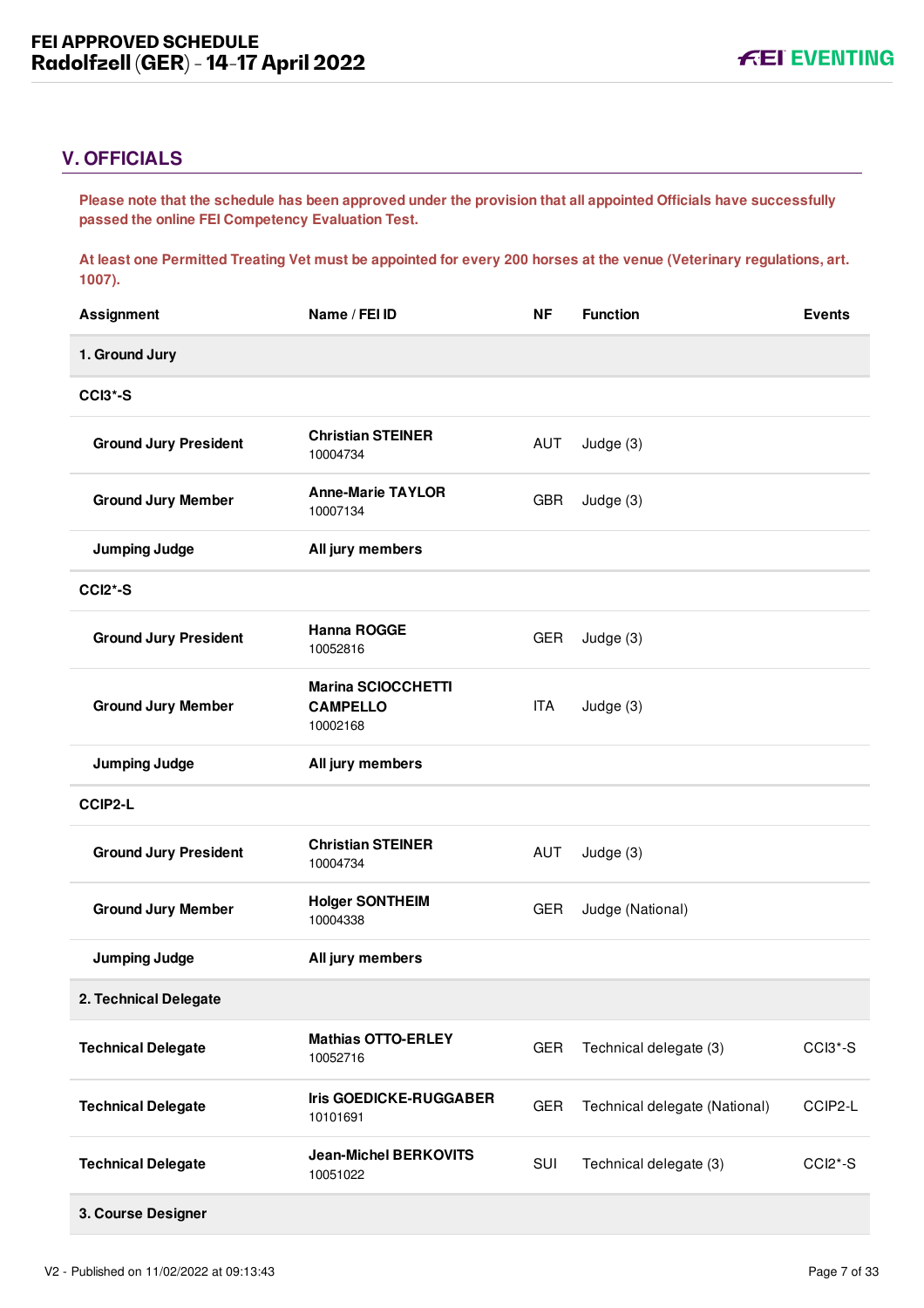# **FEI APPROVED SCHEDULE Radolfzell (GER) - 14-17 April 2022**

# **FEI EVENTING**

| <b>Assignment</b>                                     | Name / FEI ID                                            | ΝF         | <b>Function</b>                               | <b>Events</b>                    |
|-------------------------------------------------------|----------------------------------------------------------|------------|-----------------------------------------------|----------------------------------|
| <b>Cross Country Course</b><br><b>Designer</b>        | <b>Heinz SCHELLER</b><br>10013248                        | <b>SUI</b> | Course designer (National)                    | CCI <sub>2</sub> <sup>*</sup> -S |
| <b>Cross Country Course</b><br><b>Designer</b>        | <b>Michael TERIGI</b><br>10027602                        | <b>GER</b> | Course designer (National)                    | CCIP2-L                          |
| <b>Cross Country Course</b><br><b>Designer</b>        | <b>Rüdiger RAU</b><br>10054930                           | <b>GER</b> | Course designer (2)                           | CCI <sub>3</sub> <sup>*</sup> -S |
| <b>Jumping Course Designer</b>                        | <b>Michael TERIGI</b><br>10027602                        | <b>GER</b> | Course designer (National)                    | CCIP2-L                          |
| <b>Jumping Course Designer</b>                        | <b>Heinz SCHELLER</b><br>10013248                        | <b>SUI</b> | Course designer (National)                    | CCI <sub>2</sub> <sup>*</sup> -S |
| <b>Jumping Course Designer</b>                        | <b>Rüdiger RAU</b><br>10054930                           | <b>GER</b> | Course designer (2)                           | CCI <sub>3</sub> <sup>*</sup> -S |
| 4. Chief Steward                                      |                                                          |            |                                               |                                  |
| <b>Chief Steward</b>                                  | <b>Philine GANDERS MEYER</b><br>10049509                 | <b>GER</b> | Steward (3)                                   | All<br>Events                    |
| <b>5. Assistant Stewards</b>                          |                                                          |            |                                               |                                  |
| <b>Assistant Steward</b>                              | <b>Simone FUELLGRAEBE</b><br>10153241                    | <b>GER</b> | Steward (1)                                   | All<br>Events                    |
| <b>Assistant Steward</b>                              | <b>Kerstin ILLING</b><br>10237126                        | <b>GER</b> | Steward (National)                            | All<br>Events                    |
| 6. FEI Veterinary Delegate                            |                                                          |            |                                               |                                  |
| <b>Veterinary Delegate</b>                            | <b>Annette WYRWOLL</b><br>10024674                       | <b>GER</b> | Official Veterinarian (2)                     | All<br>Events                    |
| 7. Veterinary Service Manager & Treating Veterinarian |                                                          |            |                                               |                                  |
| <b>Veterinary Service Manager</b><br>(VSM)            | <b>Friedrich ANDRES</b><br>10009316                      | <b>GER</b> | <b>FEI Permitted Treating</b><br>Veterinarian | All<br>Events                    |
| <b>Treating Veterinarian</b>                          | <b>Friedrich ANDRES</b><br>10009316                      | <b>GER</b> | FEI Permitted Treating<br>Veterinarian        | All<br>Events                    |
| 8. Chief Medical Officer & Medical Services           |                                                          |            |                                               |                                  |
| <b>Chief Medical Officer</b>                          | <b>Hannah GORRE</b><br>10234807<br>Phone: +4915735193040 |            |                                               | All<br>Events                    |
| <b>Medical Services</b>                               | <b>DKR</b><br>30000002                                   | <b>GER</b> | Corporation                                   | All<br>Events                    |
| 9. Farrier                                            |                                                          |            |                                               |                                  |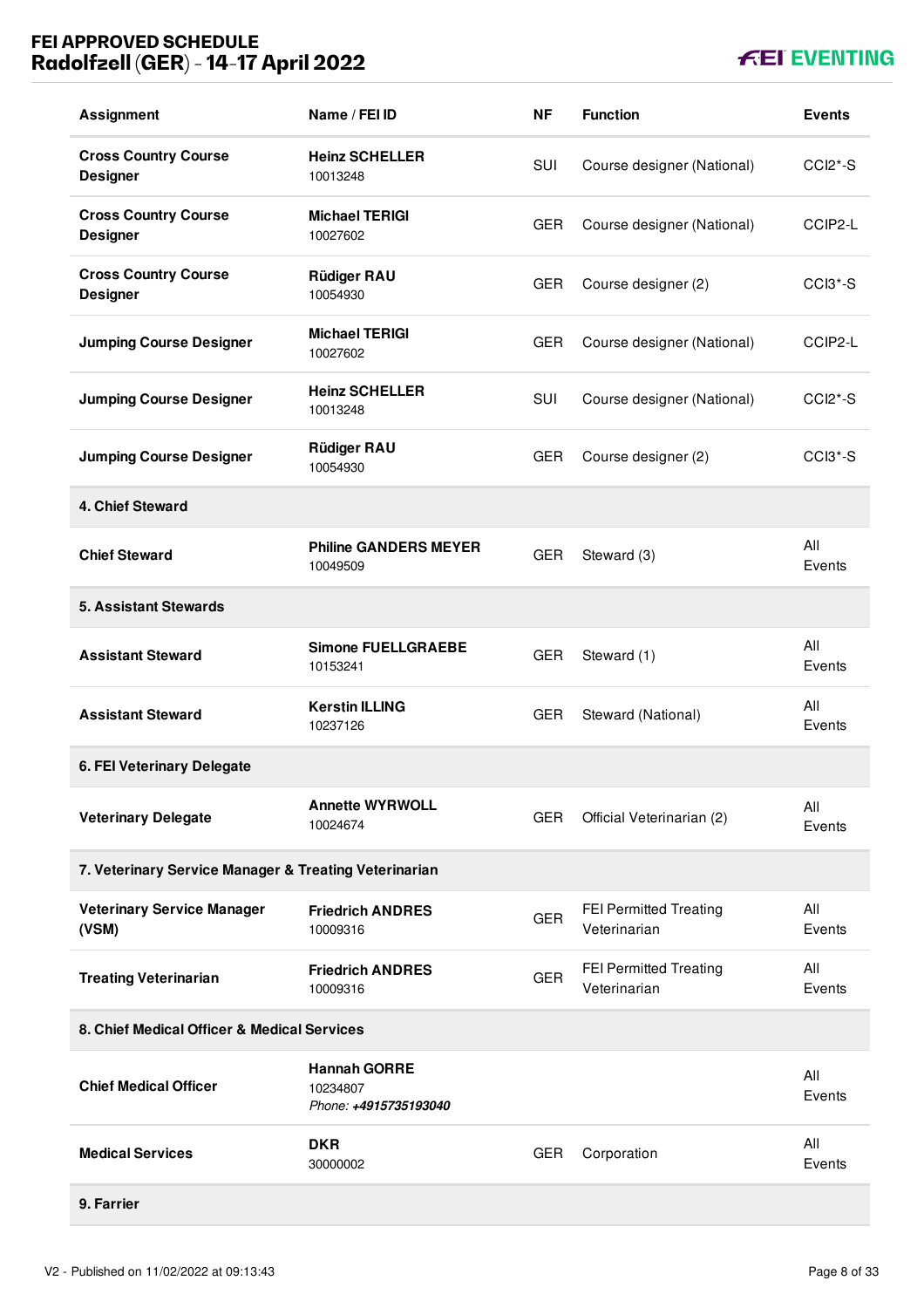# **FEI APPROVED SCHEDULE Radolfzell (GER) - 14-17 April 2022**

# **KEI EVENTING**

| <b>Assignment</b>  | Name / FEI ID                                           | <b>NF</b>  | <b>Function</b> | <b>Events</b> |
|--------------------|---------------------------------------------------------|------------|-----------------|---------------|
| <b>Farrier</b>     | <b>Janic MANTEL</b><br>10091237<br>Phone: 0041791761126 | SUI        |                 | All<br>Events |
| 10. NF Delegate    |                                                         |            |                 |               |
| <b>NF Delegate</b> | <b>Mathias OTTO-ERLEY</b><br>10052716                   | <b>GER</b> |                 | All<br>Events |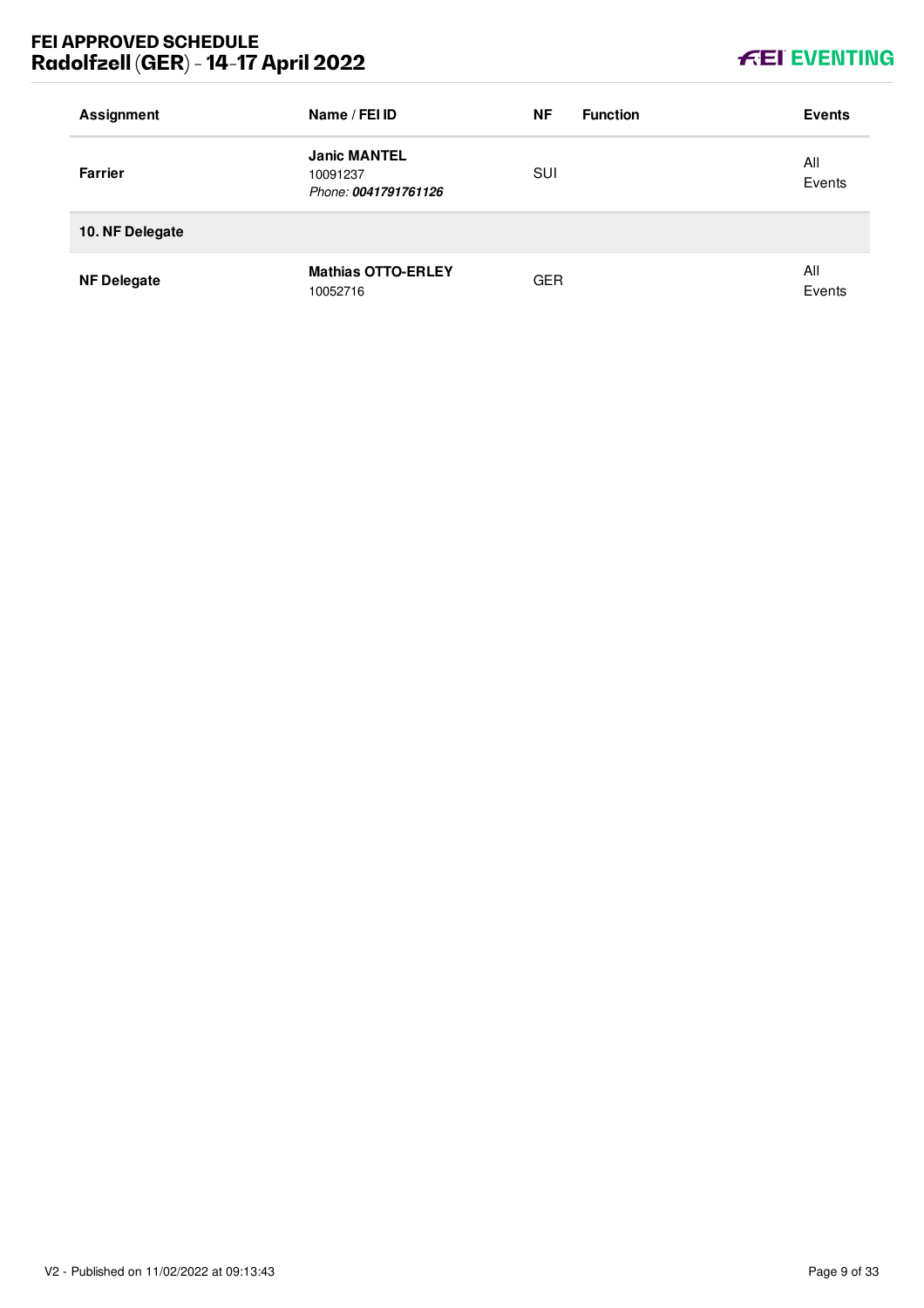# <span id="page-10-0"></span>**VI. INVITATIONS**

#### <span id="page-10-1"></span>**1. GENERAL**

| <b>Invited NFs</b>                         | Unlimited                                                                                                                                                                                                |
|--------------------------------------------|----------------------------------------------------------------------------------------------------------------------------------------------------------------------------------------------------------|
| Number of athletes from the host<br>nation | Unlimited                                                                                                                                                                                                |
| Number of athletes per NF                  | Unlimited                                                                                                                                                                                                |
| Maximum number of horses per<br>athlete    | 5<br>3 per competion; in total max 5                                                                                                                                                                     |
| Ballot procedure in case of                | Number of Athletes per foreign NF: 5                                                                                                                                                                     |
| excessive entries                          | Number of horses per Athlete: 2                                                                                                                                                                          |
|                                            | Foreign Athletes: Foreign Athletes, must be qualified acc. to "Minimum Eligibility"<br>Requirements of Athletes & Horses" (see Eventing Rules Art. 516 – 522).                                           |
|                                            | German Athletes: Acc. to a special handicap agreed upon with NF GER; however<br>"Minimum Eligibility Requirements of Athletes & Horses" (see Eventing Rules Art.<br>$516 - 522$ ) have to be adhered to. |

Athletes are invited by the Organiser through their National Federation. One (1) groom per athlete.

#### <span id="page-10-2"></span>**2. ENTRY RIGHTS TO SHOWGROUNDS / ACCREDITED PERSONS**

Entry right to the stable area according to FEI Veterinary Regulations Articles 1008-1009

#### **NUMBER OF ACCREDITED PERSONS**

| Horse owner    | Unlimited accreditations per horse acc. to FEI Passport |
|----------------|---------------------------------------------------------|
| Groom          | Unlimited                                               |
| <b>Partner</b> | Unlimited                                               |
| <b>Athlete</b> | Unlimited                                               |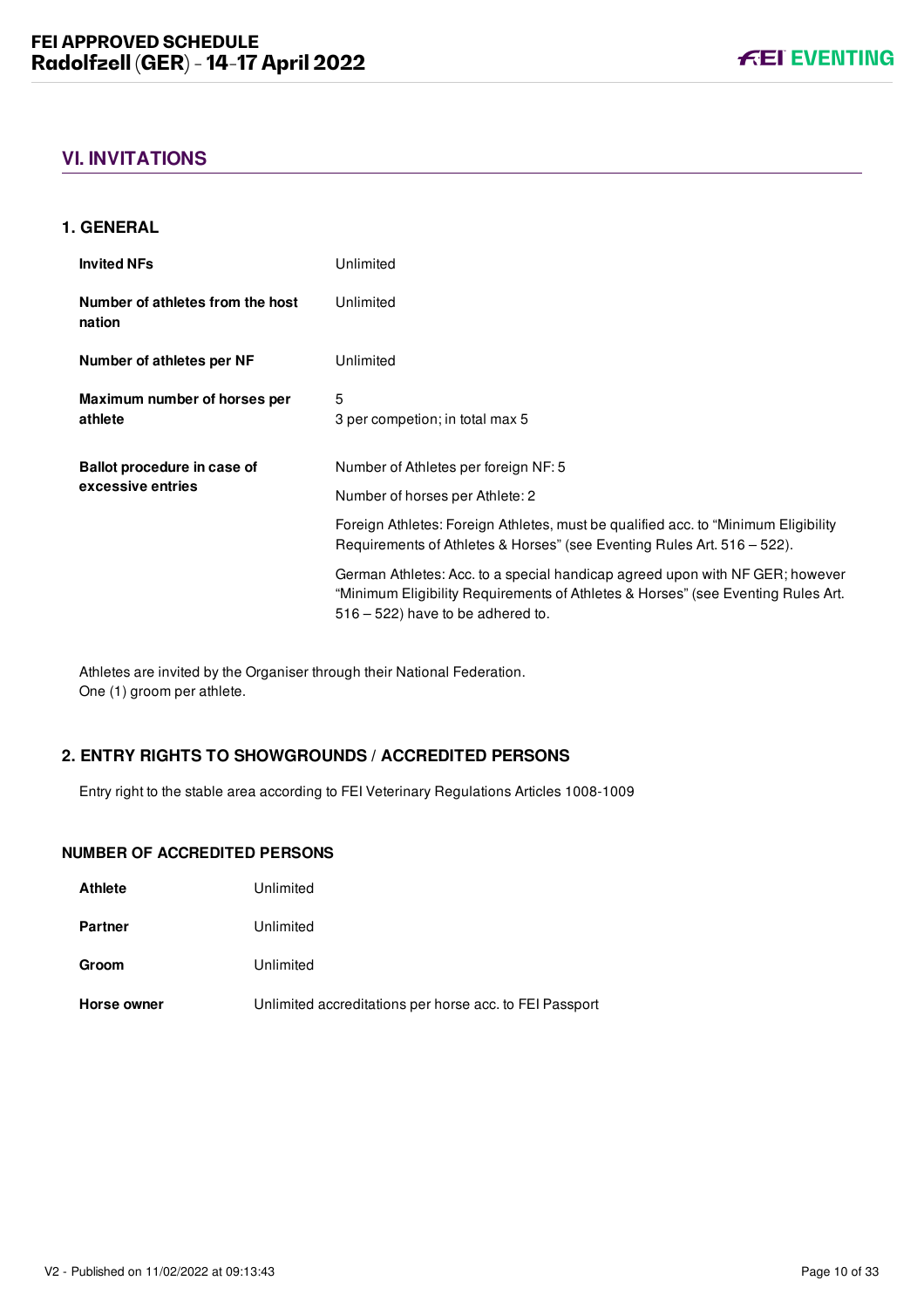# <span id="page-11-0"></span>**VII. ENTRIES**

#### **IMPORTANT**

- Entries must be made through the FEI Entry System for all categories of this Event ([https://entry.fei.org\)](https://entry.fei.org);
- Additional documentation can be found at: <https://inside.fei.org/fei/your-role/it-services/fei-entry-system>
- All Athletes and Horses participating in any International Competition must be registered with the FEI;
- Athletes and/or Horses present at the Event without having been entered through the FEI's Online Entry System will automatically be disqualified unless compelling circumstances warrant otherwise.

German Athletes have to enter through the German Entry System Neon. Entries of German Athletes will then be uploaded into the FEI Online Entry System!

# <span id="page-11-1"></span>**1. ENTRY DATES AND ENTRY FEES**

Entries have to be in accordance with Art. 509 of the FEI Eventing Rules, 25th edition, effective 1st January 2020, updates effective 1st January 2022.

#### **Deadlines for entries**

| <b>Closing date for</b><br>definite entries: | <b>CCI3*-S</b> 22/03/2022<br>CCI2*-S 22/03/2022<br>CCIP2-L 22/03/2022 |
|----------------------------------------------|-----------------------------------------------------------------------|
| Last date for<br>substitutions:              | <b>CCl3*-S</b> 12/04/2022<br>CCI2*-S 12/04/2022<br>CCIP2-L 12/04/2022 |

#### **Fees for horses**

| Entry fee per horse |  |
|---------------------|--|
|---------------------|--|

| CCI3*-S | 195 EUR incl. VAT (19%) |
|---------|-------------------------|
| CCI2*-S | 170 EUR incl. VAT (19%) |
| CCIP2-L | 150 EUR incl. VAT (19%) |

#### **EADCMP Fee**

Lower Level Events (CIMs) CHF 18 per horse per event (For definition of CIMs see Appendix E of the FEI General Regulations) Higher Level Events CHF 25 per horse per event (All other events not defined as CIMs)

| CCI3*-S | 18 EUR incl. VAT (19%) (18 CHF not included in entry fee) |
|---------|-----------------------------------------------------------|
| CCI2*-S | 18 EUR incl. VAT (19%) (18 CHF not included in entry fee) |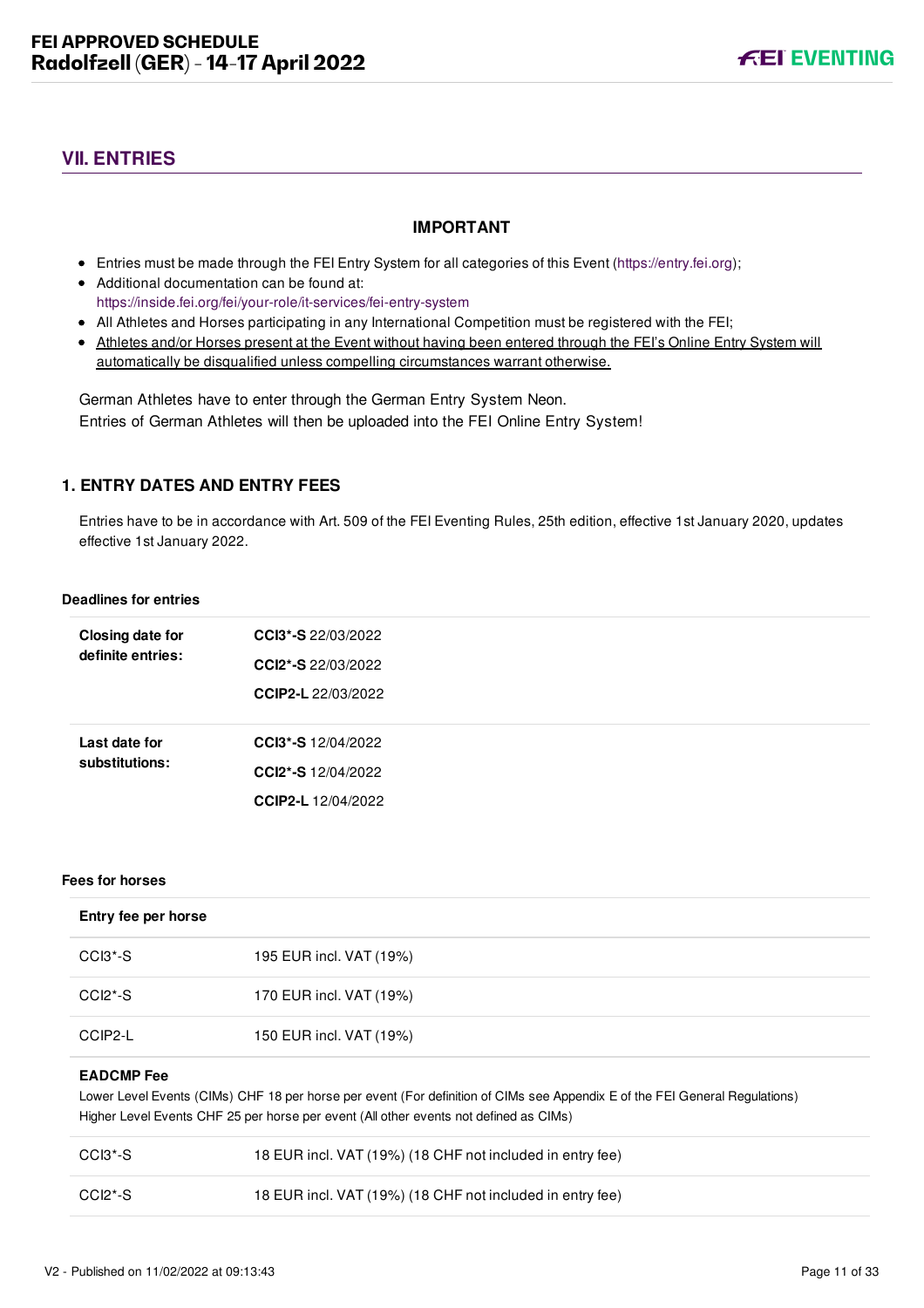| CCIP2-L                          | 18 EUR incl. VAT (19%) (18 CHF not included in entry fee) |
|----------------------------------|-----------------------------------------------------------|
| Stabling fee per horse           |                                                           |
| CCI3*-S                          | 130 EUR incl. VAT (19%)                                   |
| $CCI2*-S$                        | 130 EUR incl. VAT (19%)                                   |
| CCIP2-L                          | 130 EUR incl. VAT (19%)                                   |
| Total fee per horse              |                                                           |
| $CCI3*-S$                        | 343 EUR incl. VAT                                         |
| CCI <sub>2</sub> <sup>*</sup> -S | 318 EUR incl. VAT                                         |
| CCIP2-L                          | 298 EUR incl. VAT                                         |

# <span id="page-12-0"></span>**2. DETAILS ENTRY PROCEDURE FEE / PAYMENT**

For late entries (after 22/03/2022) the OC reserves the rights to charge a fee acc. to the rules for late entries of NF GER - this rules applies to both German an foreign Athletes.

Entry fee, fee for power supply (if ordered) of German Athletes will be subject to direct debit trough the German online system Neon. Entries of foreign Athletes will not be accepted unless the entry fee (CCIP: 150. € per pony, CCI2: 170. € per horse or CCI3: 195  $\epsilon$  per horse) have been transferred to the account mentioned below by closing date of definitive entries (22/03/2022).

In case an athlete withdraws, this amount will not be reimbursed. The remaining amount has to be paid in the show office of Radolfzell.

**Account holder**: Dr. Danièle Vogg **Bank**: Sparkasse Hegau-Bodensee **IBAN**: DE30 6925 0035 0004 9233 97 **BIC**: SOLADES1SNG

**Please state**: Riders, horses name and competition as reason for payment on the bank transfer.

EADCMP fee and "other fees" (see below) will be invoiced on site.

Contact details: Name: Danièle Vogg Telephone: +49 160 904 140 21 Email: vogg@gmx.net

# <span id="page-12-1"></span>**3. OTHER FEES**

All other fees must be listed hereunder with the details of the amounts to be charged and approved by the FEI. Only fees approved by the FEI and listed in the approved Schedule can be charged by the OC.

| Manure disposal | 30 EUR per box incl. VAT (19%)  |
|-----------------|---------------------------------|
| Hay             | 10 EUR per bale incl. VAT (19%) |
| Straw           | 8 EUR per bale incl. VAT (19%)  |
| Shavings        | 15 EUR per bale incl. VAT (19%) |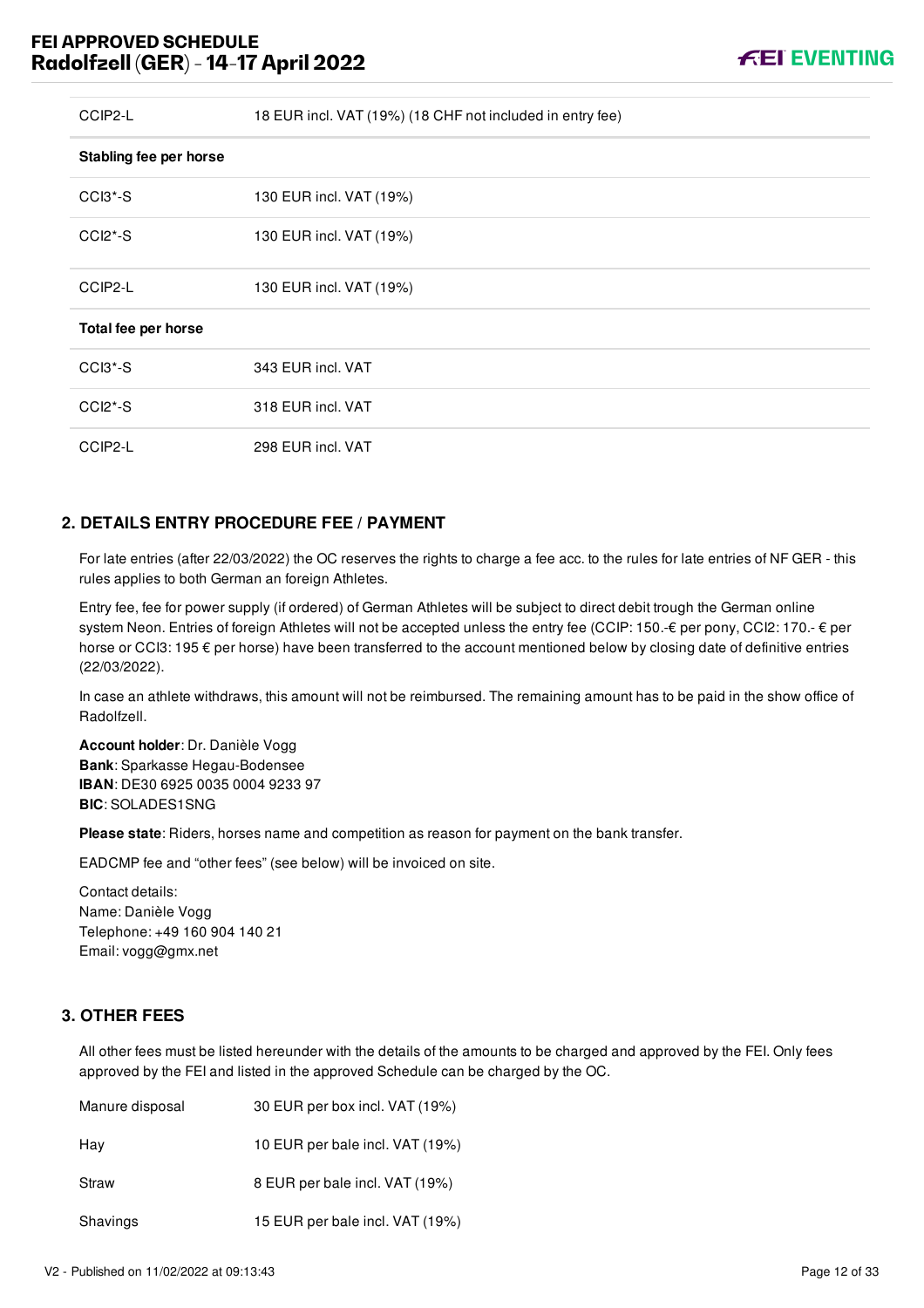# **Lorry / Caravan area**

| Parking price                    | 50 EUR incl. VAT (19%)          |
|----------------------------------|---------------------------------|
| <b>Specific fees</b>             |                                 |
| Additional box                   | 130 EUR per box incl. VAT (19%) |
| Fine for unleashed dogs          | 50 EUR unit incl. VAT (19%)     |
| Box with shavings in<br>addition | 30 EUR per box incl. VAT (19%)  |

Health/customs-related documents for horses if applicable: to be settled with the State Veterinarian

All aforementioned amounts include VAT, if applicable

VAT number of the Organiser: DE245680414

# <span id="page-13-0"></span>**4. NO-SHOWS AND LATE WITHDRAWALS**

In the case of withdrawals after the date of definite entries or no-shows the athlete or the respective NF will be held liable to reimburse the OC for the actual financial loss incurred by the OC (i.e. stabling and hotel expenses) as a result of the late withdrawal or no-show.

| <b>Amount charged</b> | 195 EUR                                           |
|-----------------------|---------------------------------------------------|
|                       | 150 € for CCIP, 170 € for CCI2 and 195 € for CCI3 |
|                       |                                                   |

**Refund procedure** n/a

# <span id="page-13-1"></span>**5. QUALIFICATIONS**

Entries have to be in accordance with Art. 520 and 521 of the FEI Eventing Rules, 25th edition, effective 1st January 2020, updates effective 1st January 2022.

The eligibility to compete will be determined by a combination of the following:

- The level of the Athlete category (National, D, C, B, A) (Art.519)
- The achievement of a number of Minimum Eligibility Requirements according to the eligibility matrix of requirements (Art. 520)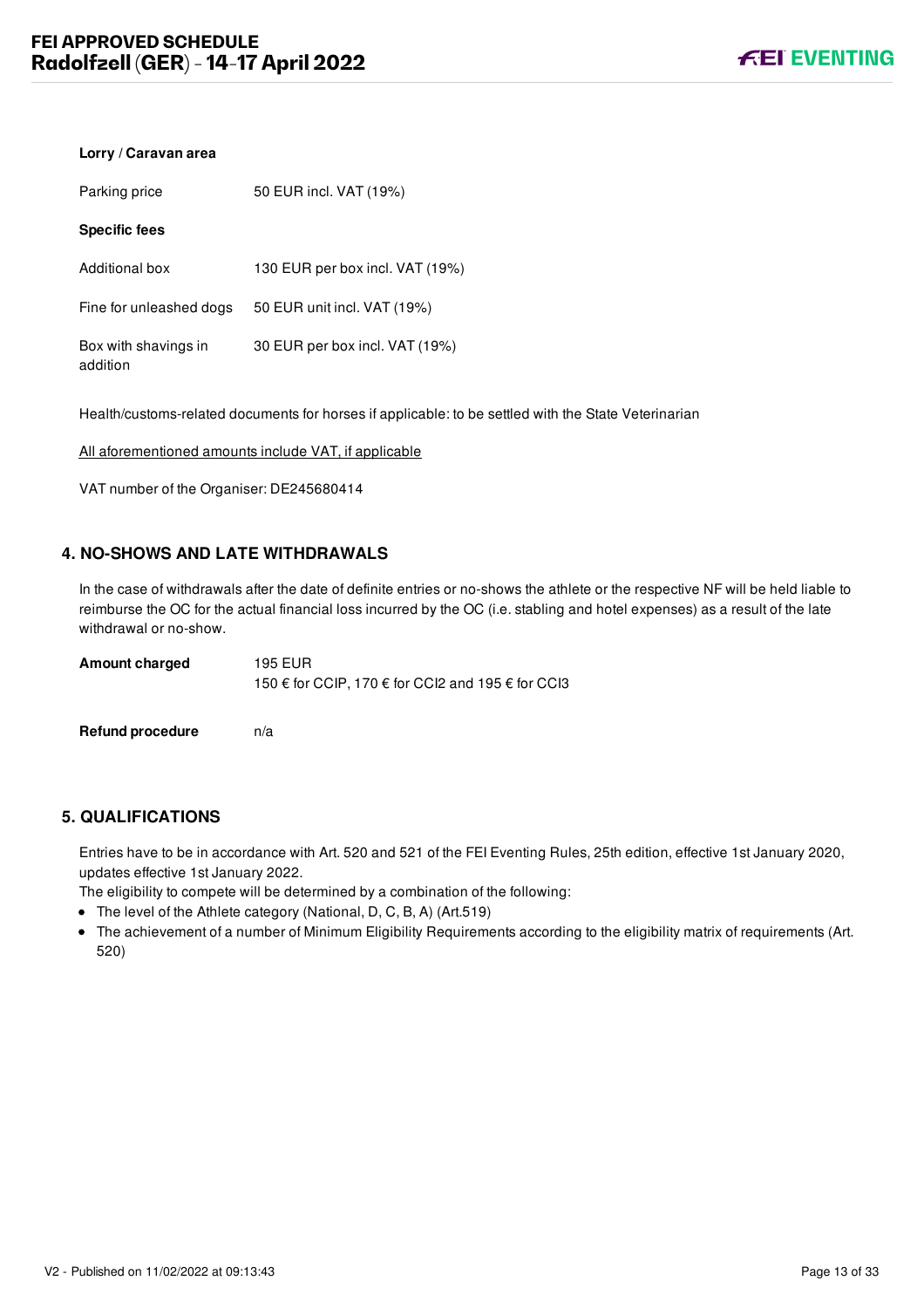# <span id="page-14-0"></span>**VIII. TIMETABLE**

| CCI3*-S                                                                            | Day       | Date        | <b>Time</b>     |
|------------------------------------------------------------------------------------|-----------|-------------|-----------------|
| <b>Opening of stables</b>                                                          | Wednesday | 13/04/2022  | 11:00 - 19:00   |
| Vet examination on arrival                                                         | Wednesday | 13/04/2022  | 11:00 - 19:00   |
| <b>Declaration of starters</b><br>phone +49 7732 95 0 68 13 or +49 7732 95 0 68 14 | Wednesday | 13/04/2022  | 16:00 - 18:00   |
| Vet examination on arrival                                                         | Thursday  | 14/04/2022  | $09:00 - 15:00$ |
| <b>Dressage Test</b>                                                               | Thursday  | 14/04/2022  | 10:00           |
| <b>Official course inspection</b>                                                  | Thursday  | 14/04/2022  | 18:00           |
| <b>Dressage</b>                                                                    | Friday    | 15/04/2022  | 08:00           |
| <b>Cross-Country Test</b>                                                          | Saturday  | 16/04/2022  | 13:00           |
| 2nd horse inspection                                                               | Sunday    | 17/04/2022  | 08:00           |
| <b>Jumping Test</b>                                                                | Sunday    | 17/04/2022  | 12:00           |
| Prize-giving                                                                       | Sunday    | 17/04/2022  | 14:00           |
|                                                                                    |           |             |                 |
| CCI2*-S                                                                            | Day       | <b>Date</b> | <b>Time</b>     |
| <b>Opening of stables</b>                                                          | Wednesday | 13/04/2022  | 11:00 - 19:00   |
| Vet examination on arrival                                                         | Wednesday | 13/04/2022  | 11:00 - 19:00   |
| <b>Declaration of starters</b><br>phone +49 7732 95 0 68 13 or +49 7732 95 0 68 14 | Wednesday | 13/04/2022  | 16:00 - 18:00   |
| Vet examination on arrival                                                         | Thursday  | 14/04/2022  | $09:00 - 15:00$ |
| <b>Dressage Test</b>                                                               | Thursday  | 14/04/2022  | 10:00           |
| <b>Official course inspection</b>                                                  | Thursday  | 14/04/2022  | 18:00           |
| <b>Dressage</b>                                                                    | Friday    | 15/04/2022  | 08:00           |
| <b>Cross-Country Test</b>                                                          | Saturday  | 16/04/2022  | 09:00           |
| 2nd horse inspection                                                               | Sunday    | 17/04/2022  | 08:00           |
| <b>Jumping Test</b>                                                                | Sunday    | 17/04/2022  | 09:00           |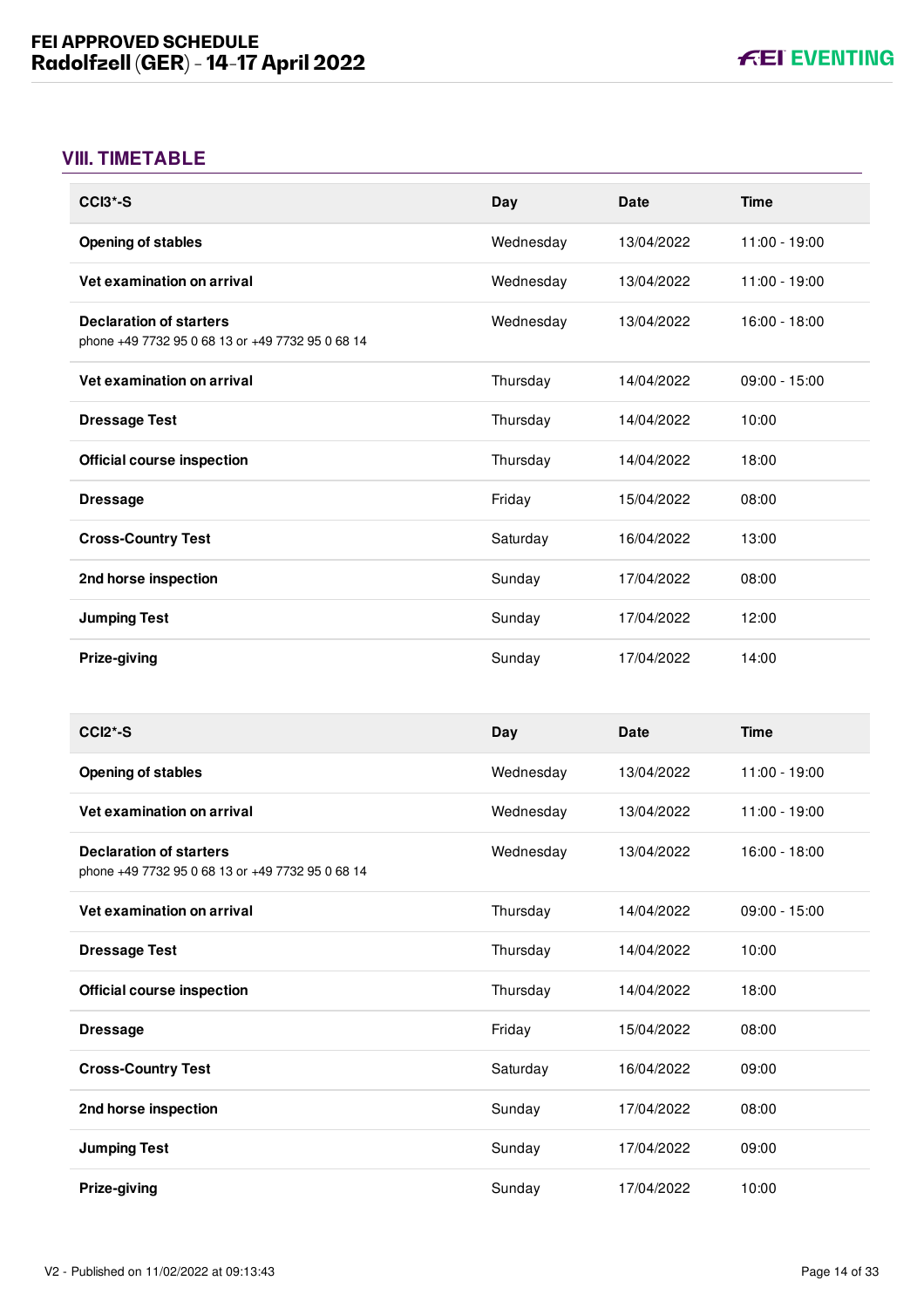# **FEI APPROVED SCHEDULE Radolfzell (GER) - 14-17 April 2022**

# **KEI EVENTING**

| CCIP2-L                           | Day       | <b>Date</b> | Time            |
|-----------------------------------|-----------|-------------|-----------------|
| <b>Opening of stables</b>         | Wednesday | 13/04/2022  | 11:00 - 19:00   |
| Vet examination on arrival        | Wednesday | 13/04/2022  | 11:00 - 19:00   |
| <b>Declaration of starters</b>    | Wednesday | 13/04/2022  | 16:00 - 18:00   |
| Vet examination on arrival        | Thursday  | 14/04/2022  | $09:00 - 15:00$ |
| 1st horse inspection              | Thursday  | 14/04/2022  | 17:00           |
| <b>Official course inspection</b> | Thursday  | 14/04/2022  | 18:00           |
| <b>Dressage Test</b>              | Friday    | 15/04/2022  | 09:00           |
| <b>Cross-Country Test</b>         | Saturday  | 16/04/2022  | 10:00           |
| 2nd horse inspection              | Sunday    | 17/04/2022  | 08:00           |
| <b>Jumping Test</b>               | Sunday    | 17/04/2022  | 10:00           |
| Prize-giving                      | Sunday    | 17/04/2022  | 11:00           |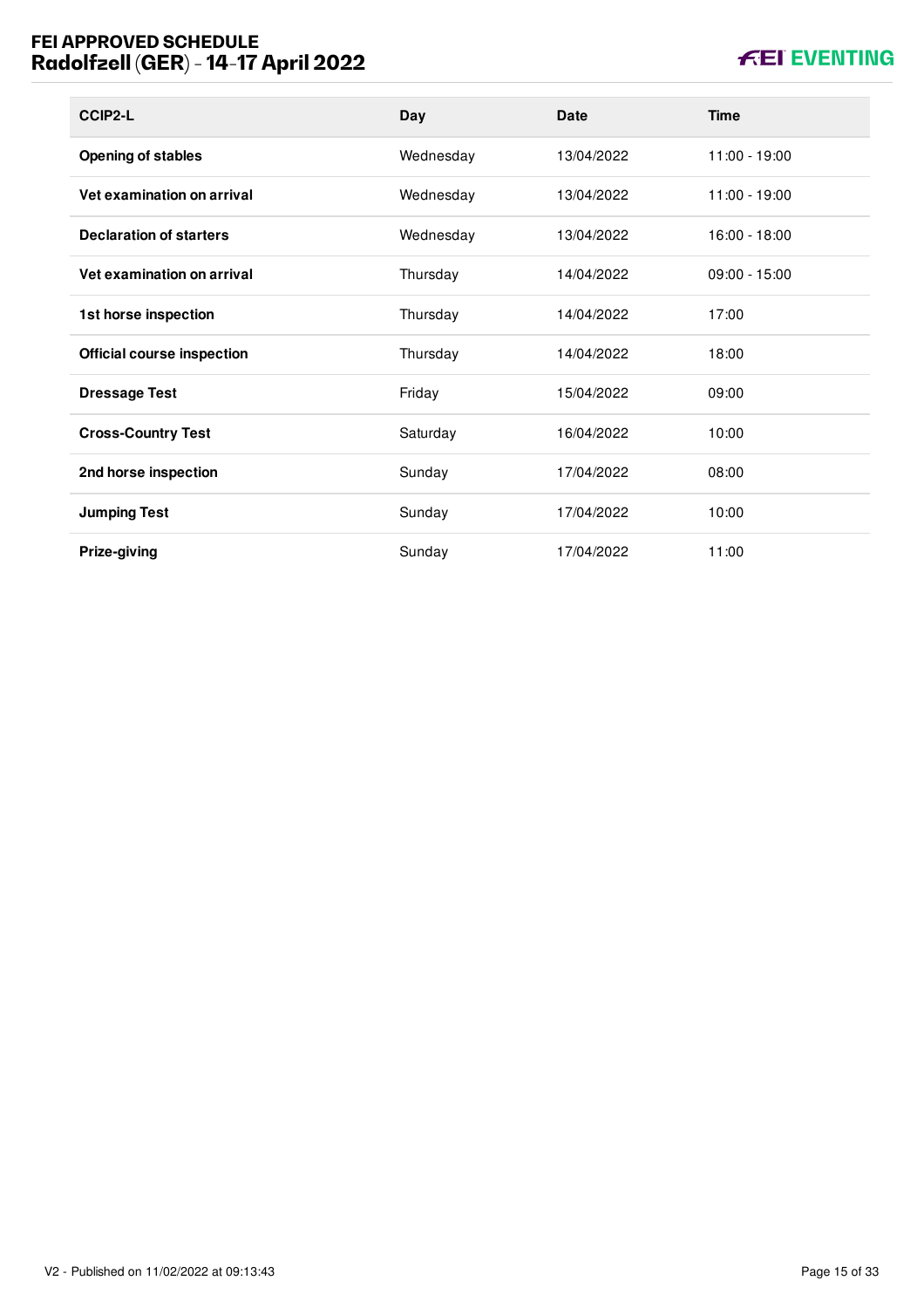# <span id="page-16-0"></span>**IX. COMPETITIONS**

**These competitions will be in accordance with the FEI Eventing Rules and its Annexes, 25th edition, effective 1st January 2020, updates effective 1st January 2022.**

#### <span id="page-16-1"></span>**CCI3\*-S**

#### **TECHNICAL CONDITIONS**

| <b>DRESSAGE TEST</b><br>CCI <sub>3</sub> <sup>*</sup> -S | $CCI3*B$                    |             |
|----------------------------------------------------------|-----------------------------|-------------|
| <b>CROSS-COUNTRY</b><br><b>TEST</b>                      | Length:                     | 3025-3575 m |
| CCI <sub>3</sub> <sup>*</sup> -S                         | Speed:                      | 550 m/min   |
|                                                          | <b>Number of efforts:</b>   | 27-32       |
| <b>JUMPING</b><br>CCI <sub>3</sub> <sup>*</sup> -S       | Distance:                   | 600 m       |
|                                                          | Speed:                      | $350$ m/min |
|                                                          | Max. number of efforts:     | 14          |
|                                                          | <b>Number of obstacles:</b> | $10 - 11$   |

#### **PRIZE CLASSIFICATION**

| Total amount of prize money per<br>section: | 3,500 EUR |
|---------------------------------------------|-----------|
| 980/700/560/460/350/225/225                 |           |
| Please see XIV. "Prizemoney Distribution".  |           |

#### **Other details on prize money distribution**

Please see XIV. "Prizemoney Distribution".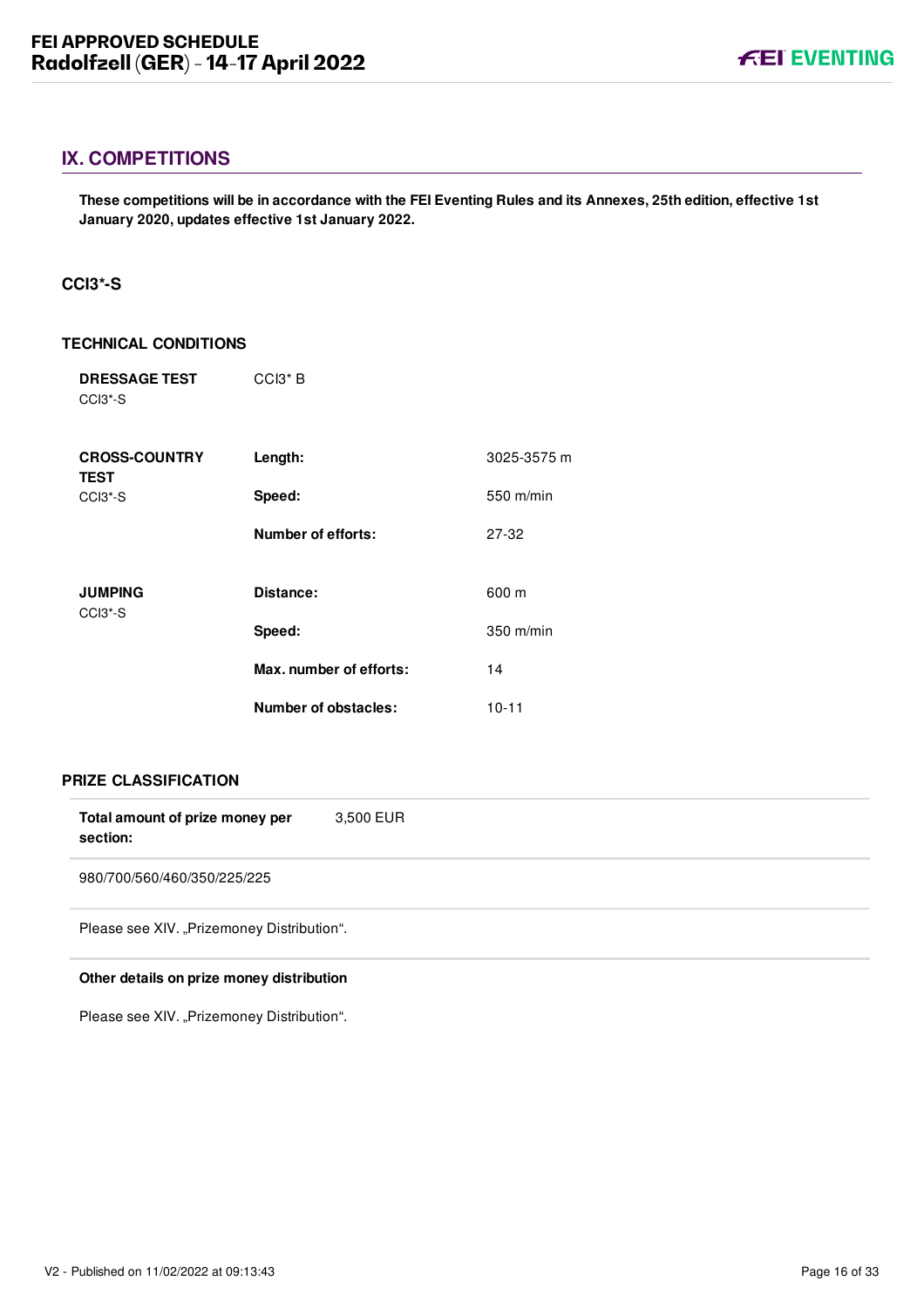#### <span id="page-17-0"></span>**CCI2\*-S**

#### **TECHNICAL CONDITIONS**

**DRESSAGE TEST** CCI2\*-S

| <b>CROSS-COUNTRY</b><br><b>TEST</b>                | Length:                     | 2600 - 3120 m |
|----------------------------------------------------|-----------------------------|---------------|
| CCI <sub>2</sub> <sup>*</sup> -S                   | Speed:                      | $520$ m/min   |
|                                                    | <b>Number of efforts:</b>   | 25-30         |
| <b>JUMPING</b><br>CCI <sub>2</sub> <sup>*</sup> -S | Distance:                   | 600 m         |
|                                                    | Speed:                      | $350$ m/min   |
|                                                    | Max. number of efforts:     | 13            |
|                                                    | <b>Number of obstacles:</b> | $10 - 11$     |

CCI2\* B

#### **PRIZE CLASSIFICATION**

| Total amount of prize money per<br>section: | 2,000 EUR |
|---------------------------------------------|-----------|
| 530/400/330/260/200/140/140                 |           |
| Please see XIV. "Prizemoney Distribution".  |           |

#### **Other details on prize money distribution**

Please see XIV. "Prizemoney Distribution".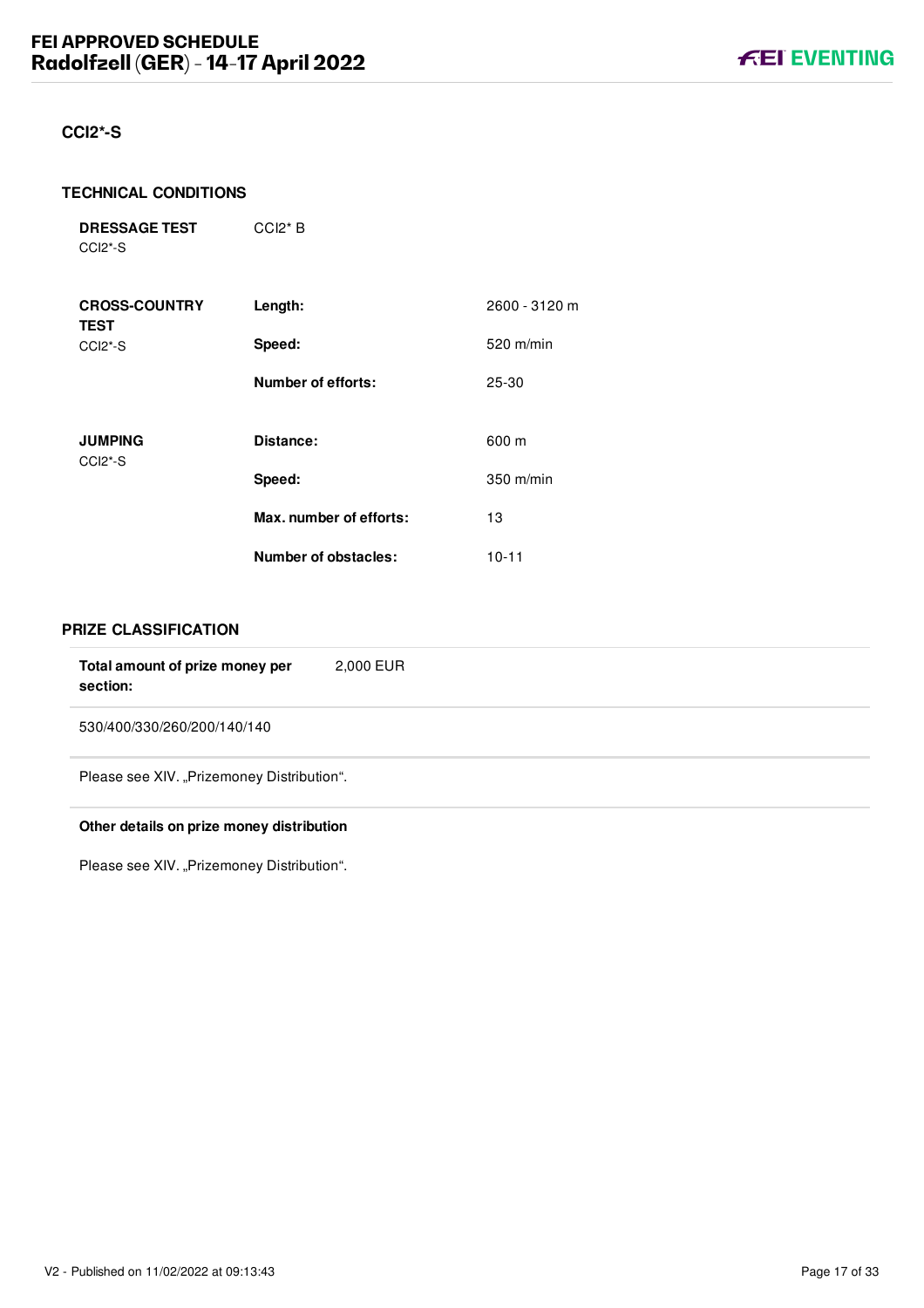# <span id="page-18-0"></span>**CCIP2-L**

#### **TECHNICAL CONDITIONS**

| <b>DRESSAGE TEST</b> | $CCl2*B$ |
|----------------------|----------|
| CCIP2-L              |          |

| <b>CROSS-COUNTRY</b><br><b>TEST</b> | Length:                 | 2700 - 3700 m |
|-------------------------------------|-------------------------|---------------|
| CCIP2-L                             | Speed:                  | 520 m/min     |
|                                     | Number of efforts:      | 25-30         |
| <b>JUMPING</b><br>CCIP2-L           | Distance:               | 500 m         |
|                                     | Speed:                  | 350 m/min     |
|                                     | Max. number of efforts: | 14            |
|                                     | Number of obstacles:    | $10 - 11$     |

#### **PRIZE CLASSIFICATION**

-

| Total amount of prize money per<br>section: | No Prize Money |
|---------------------------------------------|----------------|
|                                             |                |

**Other details on prize money distribution**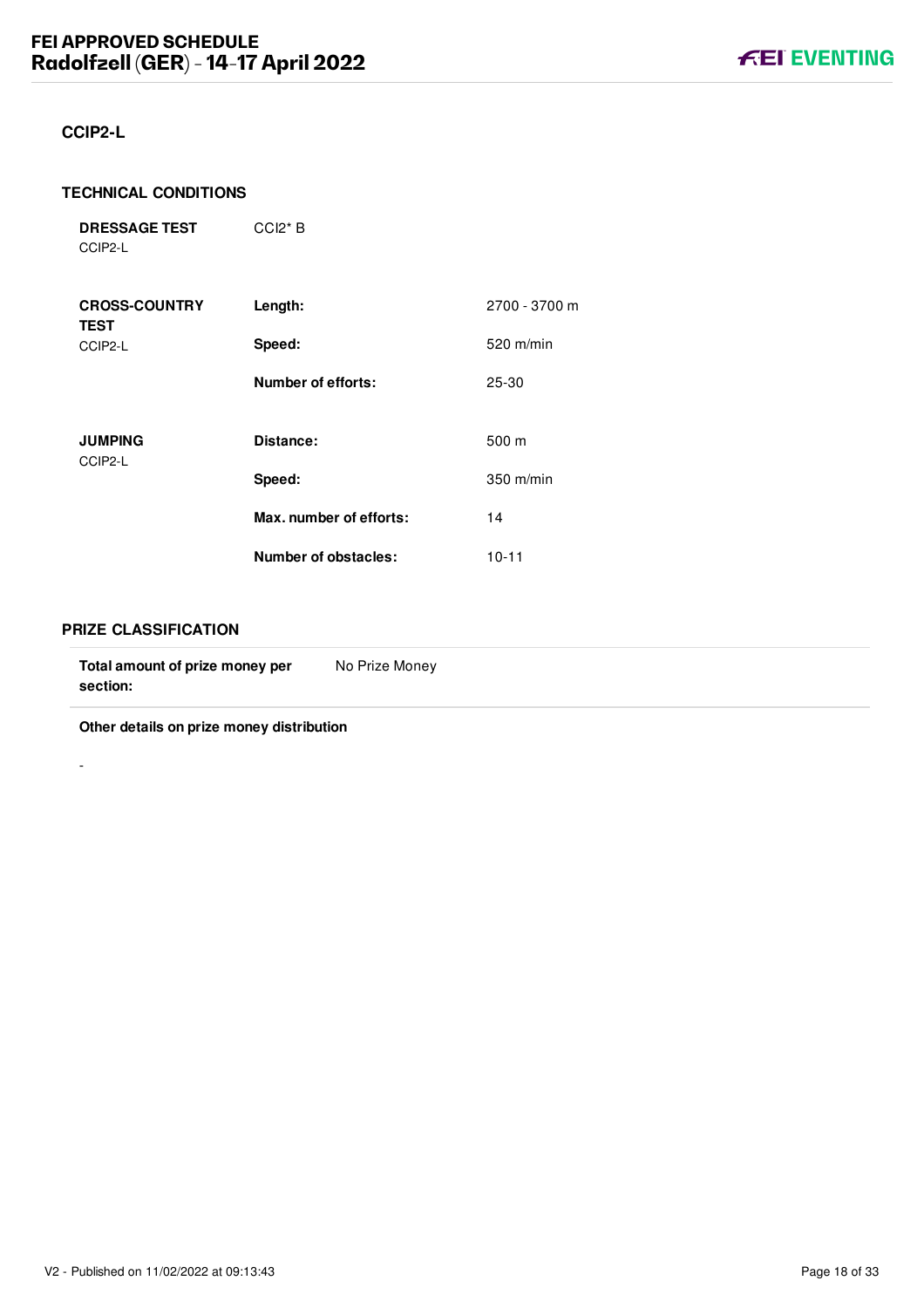

#### <span id="page-19-0"></span>**PRIZE MONEY SUMMARY**

| Category             |              | Amount       |
|----------------------|--------------|--------------|
| CCI3*-S              |              | 3,500.00 EUR |
| CCI <sub>2</sub> *-S |              | 2,000.00 EUR |
| CCIP2-L              |              | 0.00 EUR     |
|                      | <b>Total</b> | 5,500.00 EUR |

#### **IMPORTANT**

**The total amount of prize money shown for each Competition in the schedule must be distributed. (FEI General Regulations articles 127 and 128)**

The value of the **1st prize must not exceed 1/3 of the total prize money** distributed for the competition. The minimum number of prizes offered for each competition must be allocated on the basis of one prize for every commenced four Athletes, with a minimum of five prizes.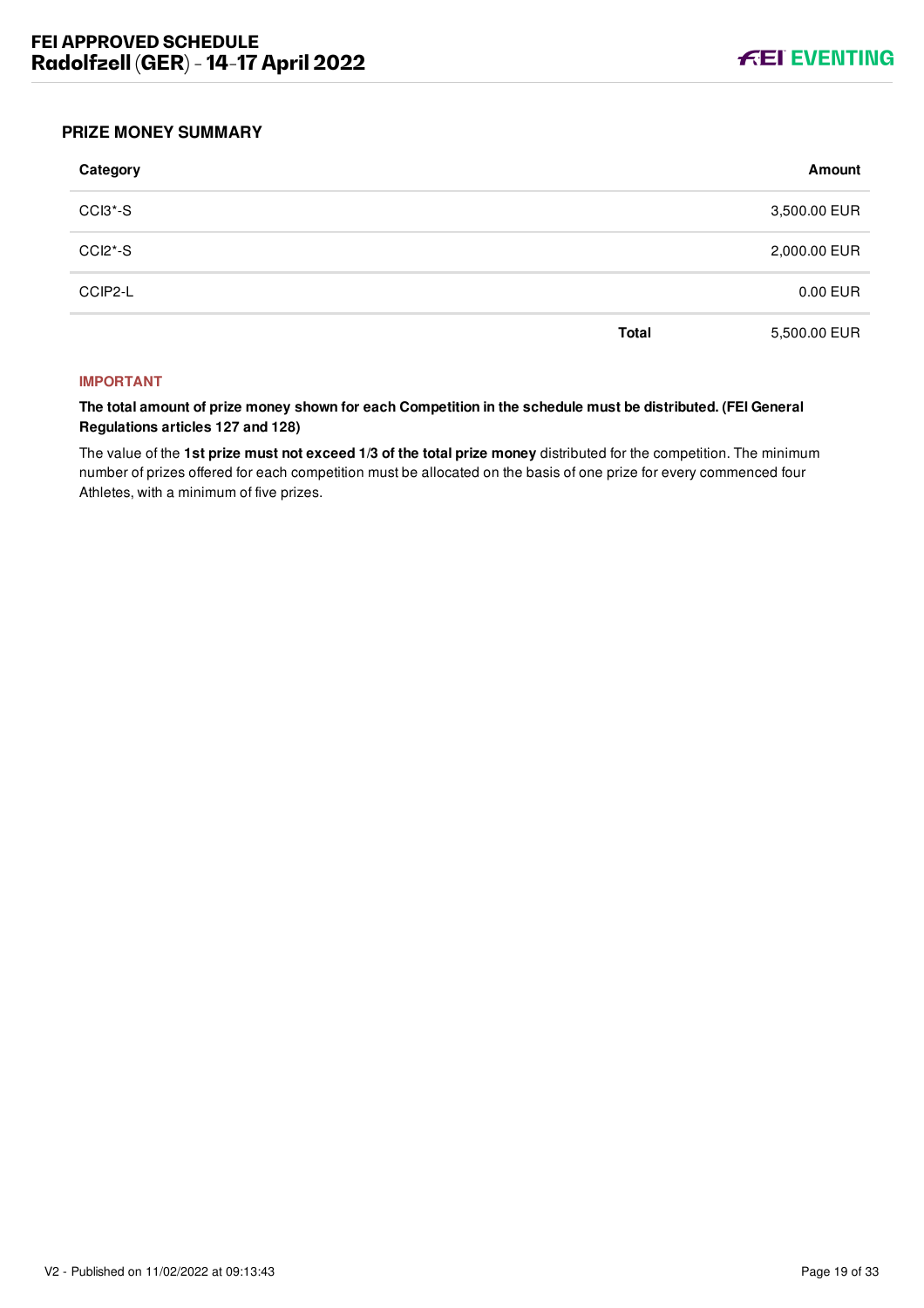# <span id="page-20-0"></span>**X. FACILITIES OFFERED**

#### <span id="page-20-1"></span>**1. ATHLETES**

#### **ACCOMMODATION**

-

# **MEALS**

-

# <span id="page-20-2"></span>**2. GROOMS**

#### **ACCOMMODATION**

-

# **MEALS**

-

If applicable, Organiser must provide proper sanitary conditions. The showering facilities should be sufficient for both male and female grooms with hot and cold water. Shower facilities as well as restrooms should at all times be in a state of cleanliness.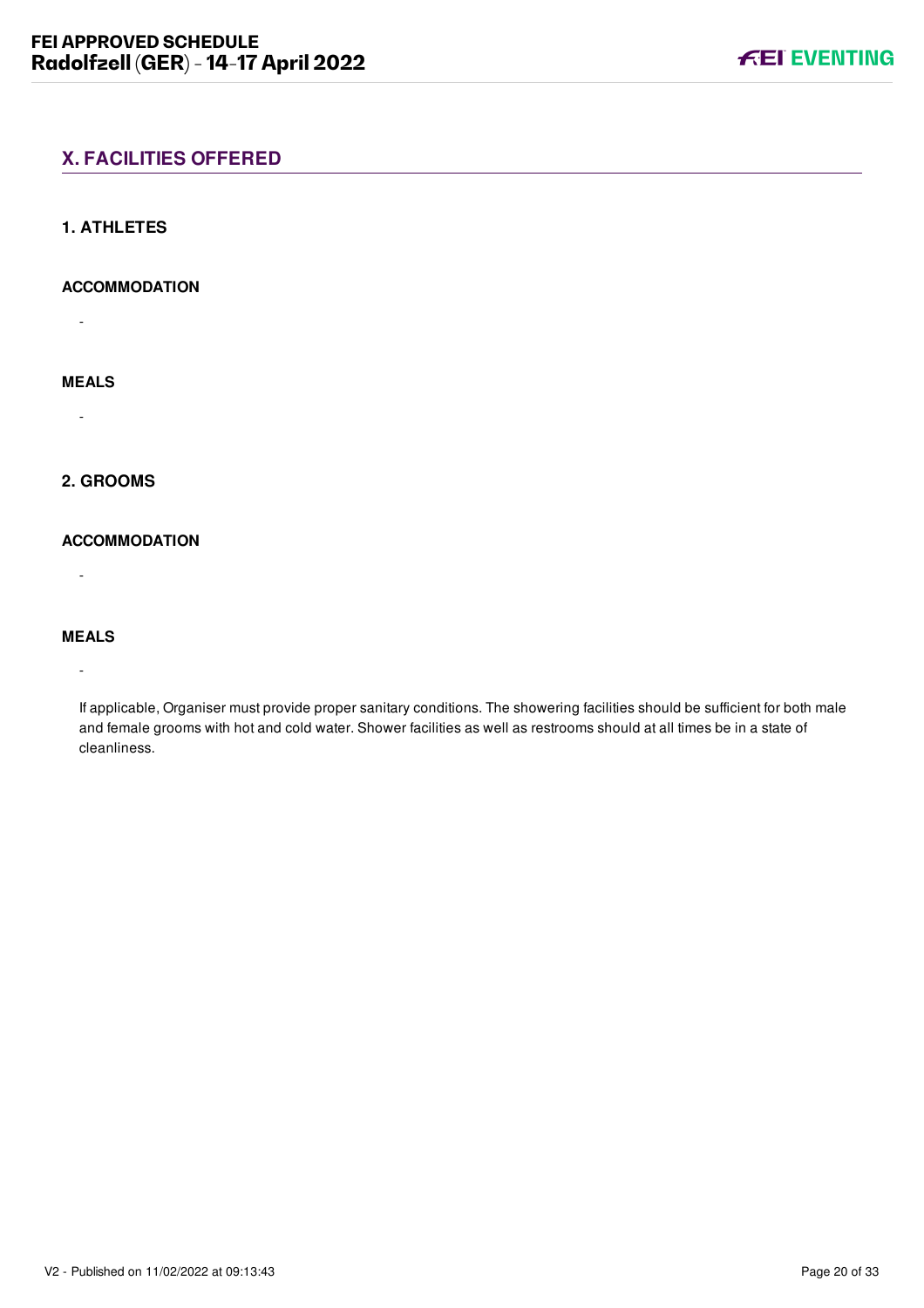# <span id="page-21-0"></span>**XI. LOGISTICAL, ADMINISTRATIVE AND TECHNICAL INFORMATION**

#### <span id="page-21-1"></span>**1. DRAWS**

| Draw name        | Day       | Date       | <b>Time</b> | <b>Additional information</b> |
|------------------|-----------|------------|-------------|-------------------------------|
| All competitions | Wednesday | 13/04/2022 | 19:00       | Show Office                   |

# <span id="page-21-2"></span>**2. COMPETITION ARENAS**

|               | <b>Name</b>                            | Width (m) | Length $(m)$ | Type of footing/ground |
|---------------|----------------------------------------|-----------|--------------|------------------------|
| Dressage      | Kirschallee                            | 20        | 60           | Grass                  |
| Dressage      | Main Arena (total dimension 45 x 65 m) | 20        | 60           | Sand                   |
| Cross-country | ХC                                     |           |              | Grass                  |
| Jumping       | Main Arena                             | 45        | 65           | Sand                   |

# <span id="page-21-3"></span>**3. PRACTICE ARENAS**

| Name        | Width (m) | Length $(m)$ | Type of footing/ground |
|-------------|-----------|--------------|------------------------|
| Kirschallee | 40        | 60           | Grass                  |
| Indoor      | 23        | 60           | Sand                   |

# <span id="page-21-4"></span>**4. STABLES**

Size of boxes **3** m x **3** m

An adequate number of stables must be at least 4m x 3m to accommodate the larger Horses.

Horses will be stabled (incl. 1st bedding - straw) on the show grounds in temporary tent boxers from 13/04/2022 - 17/04/2022. The necessary number of boxes has to be ordered when handing in the entries – the order is binding. Only the assigned stables may be used. Power supply has to be ordered and paid for with the entries.

#### <span id="page-21-5"></span>**5. SCORING/TIMING PROVIDER**

The FEI may require to be provided with real time results data feed of your event according to FEI requirements; in this case, you and your provider will be informed accordingly.

The Scoring and Timing of the Event will be performed by the following FEI Certified Provider: (The list of certified Service Providers is available here: [https://inside.fei.org/fei/your-role/it-services/it-providers/list\)](https://inside.fei.org/fei/your-role/it-services/it-providers/list)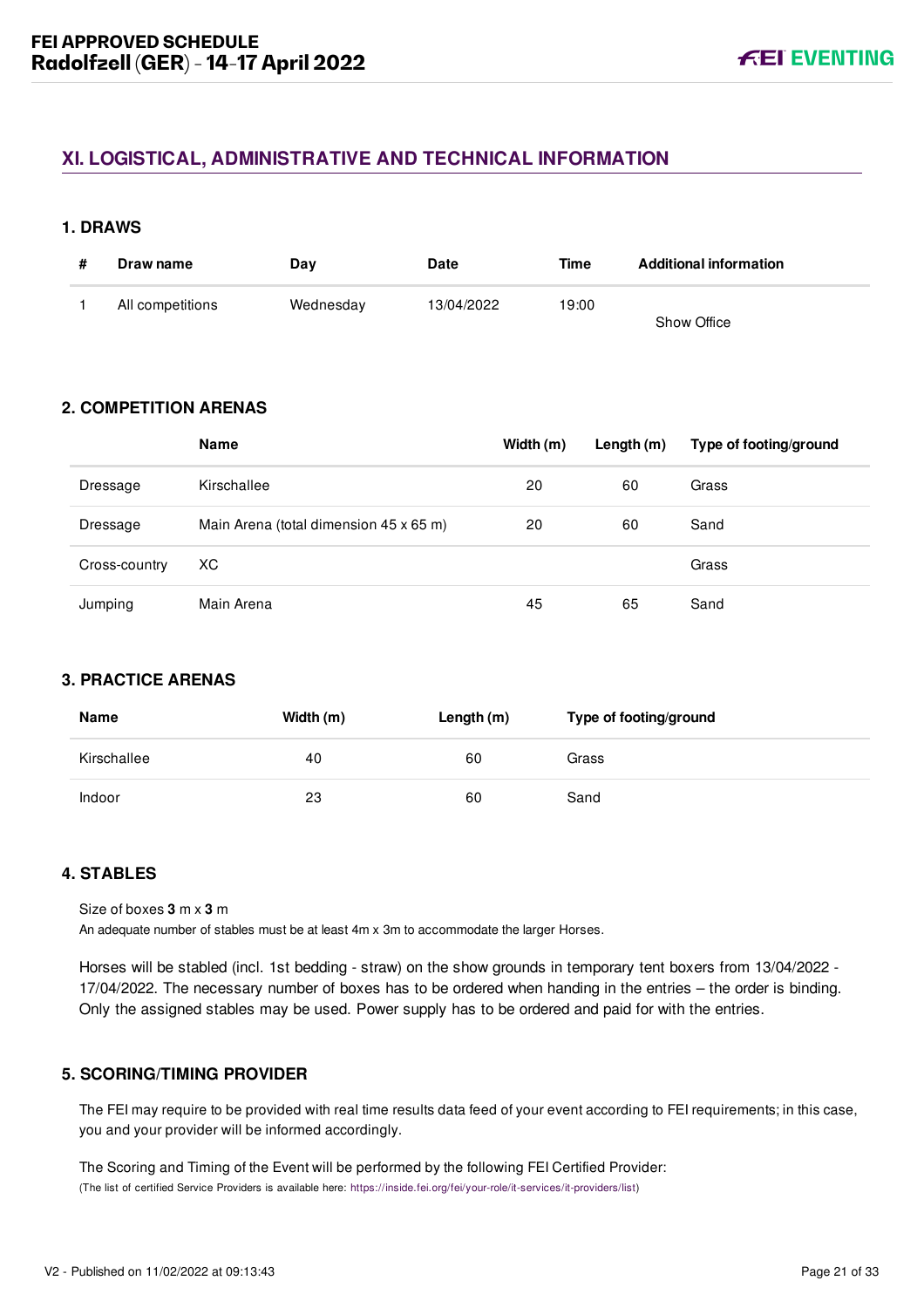# **FEI APPROVED SCHEDULE Radolfzell (GER) - 14-17 April 2022**



| Name of the company:                                | Rechenstelle GbR      |                      |
|-----------------------------------------------------|-----------------------|----------------------|
| <b>FEI Certified Service Provider ID</b><br>number: | GU31Y202AKSCH         |                      |
| Contact person at event:                            | Name:                 | <b>TheoNOTHOFER</b>  |
|                                                     | <b>FEI ID Number:</b> | 10135806             |
|                                                     | Contact email:        | theo@rechenstelle.de |
|                                                     |                       |                      |

Scoring: Rechenstelle GbR

Timing: Lossen (see other technology below)

# <span id="page-22-0"></span>**6. OTHER TECHNOLOGY/SERVICE PROVIDER(S)**

Will you use other technology/service provider(s) at your Event? **Yes**

| Name of company | <b>Contact person</b> | <b>FEI ID</b> | <b>Contact email</b>      | <b>Activity / function</b> |
|-----------------|-----------------------|---------------|---------------------------|----------------------------|
| Loosen          | Stefan LOOSEN         | 10086094      | Loosen@turnierservice.com | Other                      |

# <span id="page-22-1"></span>**7. PRIZE-GIVING CEREMONY**

The owner of the winning horse/pony is invited to the prize-giving ceremony: **Yes** The athletes required to present themselves for the prize-giving ceremony of each competition are: **8** Athletes riding their horses: **Yes**

# <span id="page-22-2"></span>**8. ADVERTISING ON ATHLETES AND HORSES**

At CI events, and all competitions except for the Nations Cup, athletes are authorised to carry the logo of their personal sponsor in accordance with article 541 of the FEI Eventing Rules.

The Chief Steward will check that the advertising on athletes and horses complies with these Articles.

#### <span id="page-22-3"></span>**9. TICKETING**

Are you selling tickets for spectators to attend your event? **No**

# <span id="page-22-4"></span>**10. BETTING**

Betting will be authorised by the Organiser: **No**

# <span id="page-22-5"></span>**11. TRANSPORT REIMBURSEMENT HORSES/PONIES**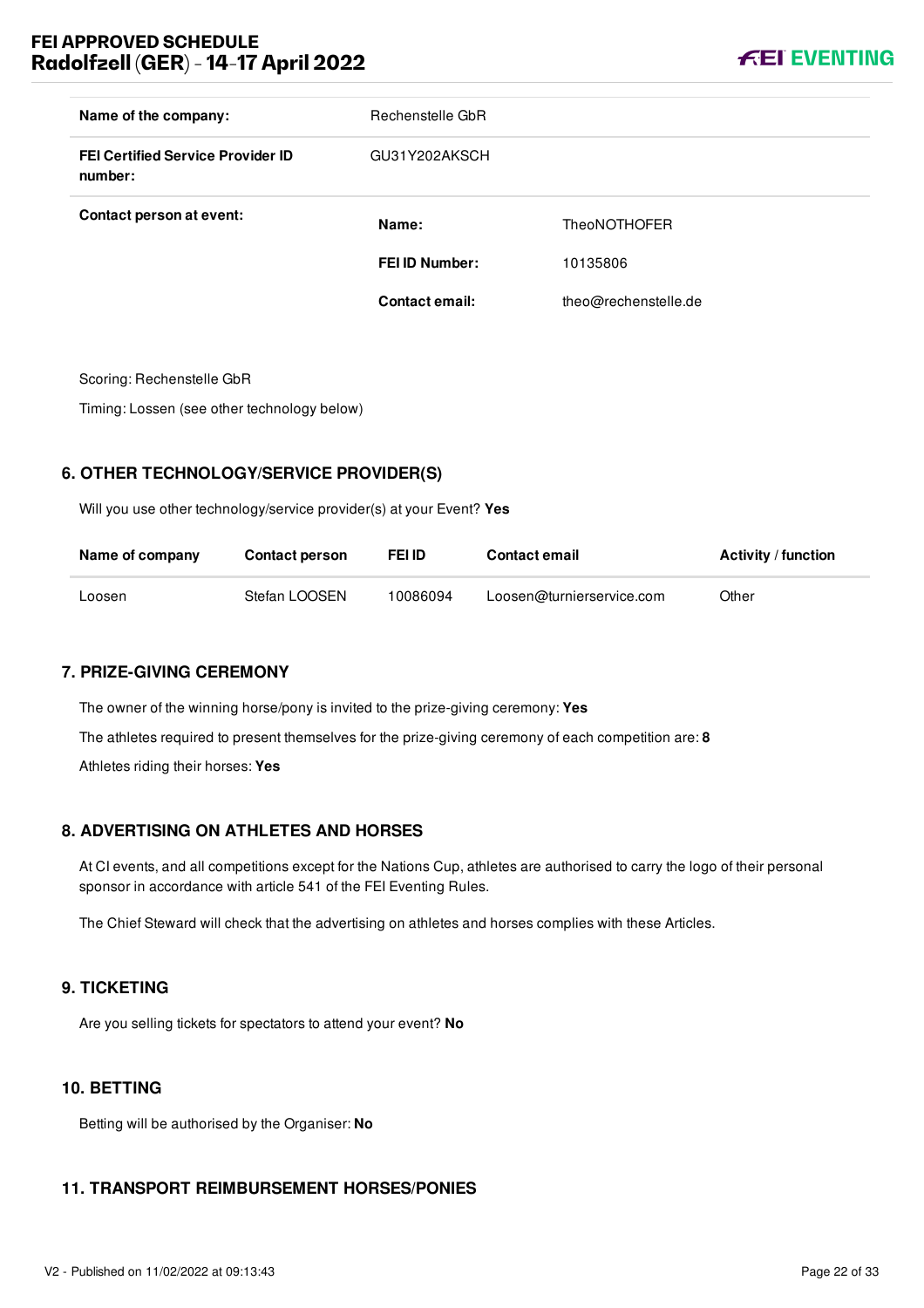#### <span id="page-23-0"></span>**12. WELCOME**

The time and date of arrival of athletes, horses and their means of transport must be given to the Organiser in order to facilitate their arrival.

#### <span id="page-23-1"></span>**13. LOCAL TRANSPORTATION & ARRANGEMENTS FROM HOTEL TO SHOWGROUNDS**

Walking distance: **Yes**

Organiser shuttle service available: **No**

Public transport available: **Not applicable**

#### <span id="page-23-2"></span>**14. LORRY / CARAVAN FACILITIES**

Lorry or caravan can be parked close to the stables: **Yes**

#### <span id="page-23-3"></span>**15. SUSTAINABILITY**

Please consider the environment when organising an FEI Event. Please find useful information on FEI Sustainability here: <http://inside.fei.org/fei/your-role/organisers/handbook>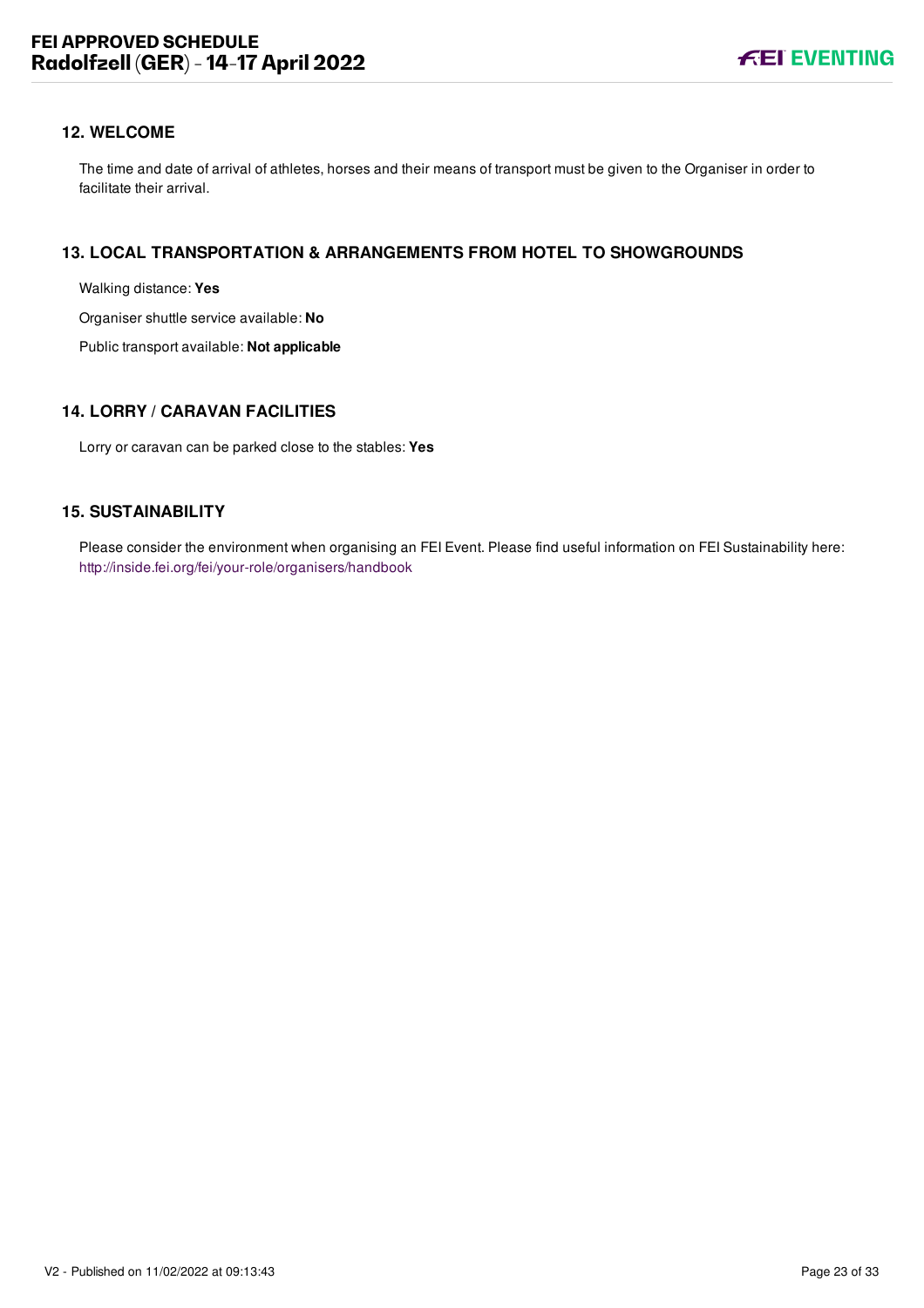# <span id="page-24-0"></span>**XII. VETERINARY MATTERS**

#### <span id="page-24-1"></span>**1. CUSTOMS FORMALITIES**

Contact details for Customs Formalities:

Not applicable

For questions pertaining to the veterinary and animal diseases legislation for horses from abroad and regarding the horses' transportation, the OC is ready to assist.

Customs and veterinary fees will not be taken over by the OC.

#### <span id="page-24-2"></span>**2. HEALTH REQUIREMENTS**

#### **GENERAL**

In accordance with the FEI Code of Conduct for the Welfare of the Horse it is imperative that all Horses at FEI Events are physically fit and free from infectious disease before being allowed to compete.

#### **ENTRY OF HORSES**

**Required health tests and vaccinations**

./.

**Quarantine period**

./.

#### **Specimen Import Licence applied**

./.

Every Athlete is obliged to deliver all necessary health certificates for the transport to the event or identification of the horses before they come into the stables:

a) in case of arrival from an EU member country a health certificate "EQUI-INTRA-IND" according to implementing regulation (EU) 2021/403. From 15th of October 2021 onwards the use of TRACES-NT is mandatory.

b) in case of arrival from a country not belonging to the EU a health certificate "EQUI-X" according to implementing regulation (EU) 2021/403.

A certificate must be done in at least one official language of the country of destination and in one official language of the member country. The Athlete must carry with him the original certificate, not a copy.

The organiser sees to it that on the competition site, an official state veterinarian is present to issue the health certificates which are necessary for the transport of the horses to their destination abroad.

In case the OC has entrusted a forwarding agency, the latter is ready to assist regarding the required documents.

Furthermore, questions relating to health requirements for horses can be directed to the veterinary authorities in the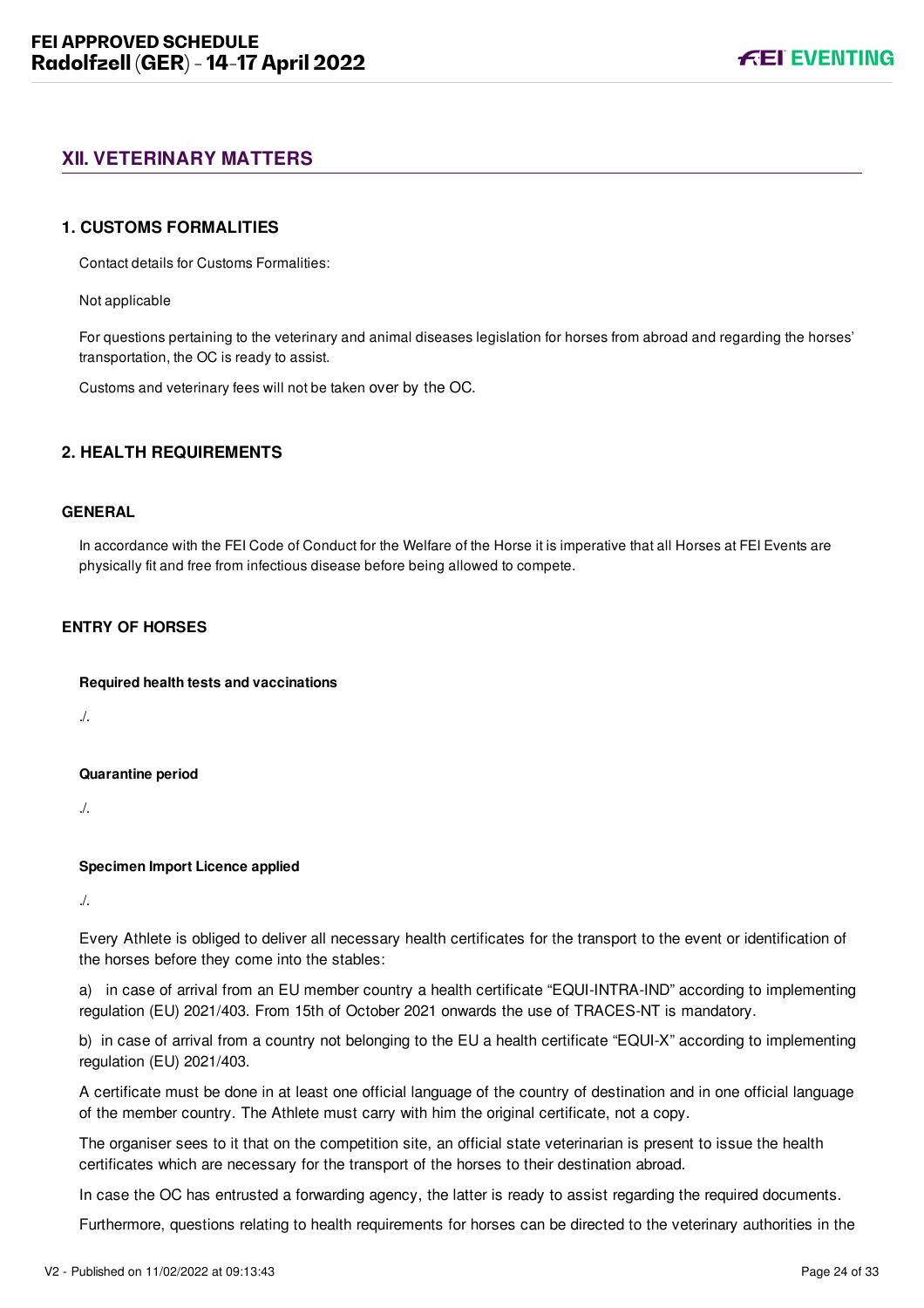country of origin or in Germany.

#### <span id="page-25-0"></span>**3. NATIONAL REQUIREMENTS**

In addition to the Rules and Regulations applicable as set out above the following national regulations apply:

- German Animal Welfare Act (Tierschutzgesetz): www.gesetze-im-internet.de/bundesrecht/tierschg/gesamt.pdf
- German Law concerning Manufacture and Distribution of Medicines (Arzneimittelgesetz): www.gesetze-iminternet.de/bundesrecht/amg\_1976/gesamt.pdf
- German Animal Health Act (Tiergesundheitsgesetz): www.gesetze-im-internet.de/tiergesg/TierGesG.pdf
- German Regulation for Animal-Welfare during Transport (Tierschutztransportverordnung): www.gesetze-iminternet.de/bundesrecht/tierschtrv\_2009/gesamt.pdf
- German Regulation regarding Livestock Transport (Viehverkehrsverordnung): www.gesetze-iminternet.de/bundesrecht/viehverkv\_2007/gesamt.pdf

• etc.

#### <span id="page-25-1"></span>**4. PONIES**

FEI Veterinary Regulations, Chapter IX: For all Pony Events, Ponies must be available for Pony Measurement if requested by the FEI.

#### <span id="page-25-2"></span>**5. INJURY SURVEILLANCE**

FEI Veterinary Regulations Chapter VIII: Horses participating in FEI Events are subject to injury surveillance protocols; and in the event of fatality, a post mortem examination.

# <span id="page-25-3"></span>**6. TRANSPORT OF HORSES**

Horses must be fit to travel and be transported in suitable vehicles for the transport of horses. Any government requirements for disease testing and control must be requested well in advance, to ensure that the horse is in compliance by the time of arrival at the border of the country where the Event is taking place. Athletes, or their representatives, have the responsibility to comply with national legislation in both their country of origin and the host nation of the Event. Where necessary athletes must contact local government authorities or veterinary advisors for information regarding animal health requirements and transport legislation. Within the European Union (EU), this includes EU Council Regulation (EC) No 1/2005 concerning the protection of animals during transport within the Member States of the EU.

# <span id="page-25-4"></span>**7. VENUE ARRIVAL INFORMATION & FITNESS TO COMPETE**

# <span id="page-25-5"></span>**7.1 PASSPORTS (FEI GENERAL REGULATIONS ARTICLE 137)**

For all issues relating to FEI Horse Passports/FEI Recognition Cards please contact your National Federation.All Horses competing at FEI Events must be registered with the FEI.FEI Passports or FEI Recognition Cards (for those Horses with a national passport approved by the FEI) are compulsory for FEI Events.NB: Horses entered in CIMs and in CSIP in their country of residence are not required to have an FEI Passport or FEI Recognition Card but must be properly registered with the FEI and identifiable (GRs 137.2).Athletes who do not present a Horse's Passport and/or Recognition Card, or one that is not correctly validated or fail to meet other passport requirements will be subject to Sanctions in accordance with Annex VI of the FEI Veterinary Regulations and may not be allowed to compete.NB: for Horses permanently resident in a Member State of the European Union: all Horses must have a national EU passport in compliance with EU Regulations to which a FEI Recognition card is applied. The exception to this being Horses in possession of an FEI passport which has been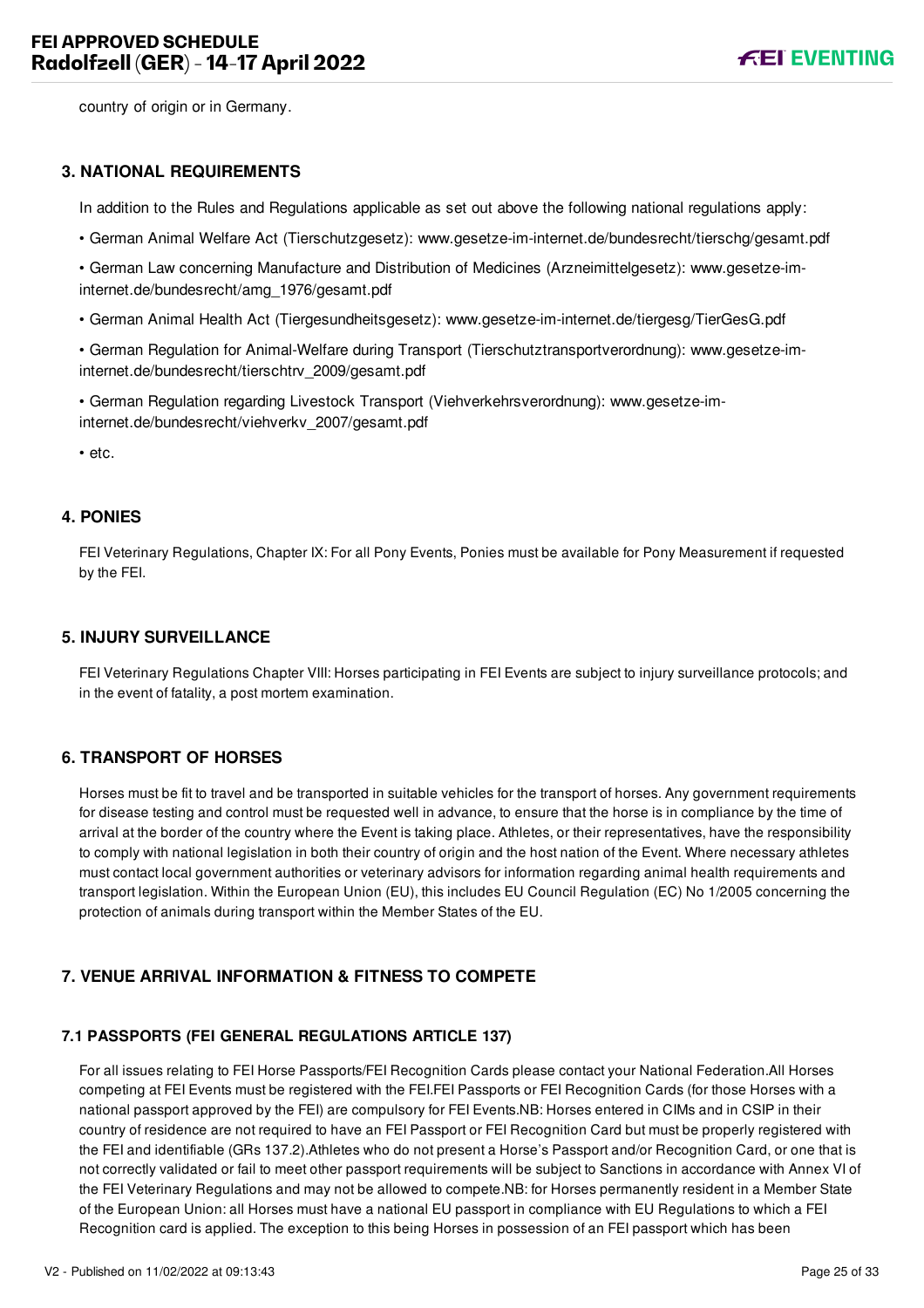continually revalidated without interruption.

#### <span id="page-26-0"></span>**7.2 VACCINATIONS - EQUINE INFLUENZA (FEI VETERINARY REGULATIONS ARTICLE 1003)**

Horses competing at FEI Events must comply with the requirements for Equine Influenza vaccination in accordance with the Veterinary Regulations and as summarised below.

| Vaccination       | Protocol                                                                                                                                                                | <b>Eligibility to enter venue</b>                                                                                                                      |
|-------------------|-------------------------------------------------------------------------------------------------------------------------------------------------------------------------|--------------------------------------------------------------------------------------------------------------------------------------------------------|
| Primary<br>course | 1st Vaccination: day 0<br>2nd Vaccination: day 21-92                                                                                                                    | May compete 7 days after the 2nd Vaccination                                                                                                           |
| First booster     | Within 7 months of the 2nd<br>vaccination of the Primary Course                                                                                                         | May compete for 6 months $+21$ days after the 2nd vaccination of<br>the Primary Course<br>Must not compete in the 7 days after receiving a vaccination |
| <b>Boosters</b>   | <b>MINIMUM:</b> within one year of previous<br>booster vaccination<br><b>IF COMPETING:</b> must be in the 6<br>months $+21$ days of the booster<br>previous vaccination | Must have been vaccinated within 6 months $+21$ days before<br>arriving at the Event Must not compete in the 7 days after<br>receiving a vaccination   |

All FEI registered Horses intending to compete at FEI Events (including CIMs) must be vaccinated against Equine Influenza in accordance with these VRs. The exception being if the applicable domestic legislation prevents the use of Equine Influenza vaccines within the relevant territory.

#### <span id="page-26-1"></span>**7.3 EXAMINATION ON ARRIVAL (FEI VETERINARY REGULATIONS ARTICLE 1031)**

On arrival at an Event venue, all Horses must undergo an examination by a veterinarian to confirm their identification from their passport and micro-chip ID (where present), their vaccination status and general health. To protect all horses attending events, any Horse with a questionable health status concerning vaccination, disease or other concerns, must be stabled within the isolation facilities provided by the Organising Committee pending a decision on entering the venue. Persons Responsible must fulfil the Horse Health Requirements via the FEI HorseApp in advance of the event which will be checked at the Examination on Arrival.

#### <span id="page-26-2"></span>**7.4 HORSE INSPECTIONS (FEI VETERINARY REGULATIONS ARTICLES 1034-1042)**

All Horses will be assessed for their fitness to compete during the Horse Inspection. Any Horse demonstrating questionable fitness may be referred to the Holding Box for further veterinary examination. Horses not deemed fit to compete by the Inspection Panel will not be permitted to compete.

#### <span id="page-26-3"></span>**7.5 LIMB SENSITIVITY EXAMINATION (FEI VETERINARY REGULATIONS ARTICLE 1048-1053)**

All Horses are subject to examination under the protocol for abnormal limb sensitivity throughout the period of an Event, including, but not limited to, between rounds and before the Jump Off. Horses may be examined once or on multiple occasions during the Period of an Event.Horses may be selected for examination under the protocol randomly or they may be targeted. All Horses selected to be tested must submit promptly to the examination or are subject to immediate disqualification. There is no obligation to examine any specific number of Horses at an Event.

#### <span id="page-26-4"></span>**8. EQUINE ANTI-DOPING AND CONTROLLED MEDICATION PROGRAMME (EADCMP)**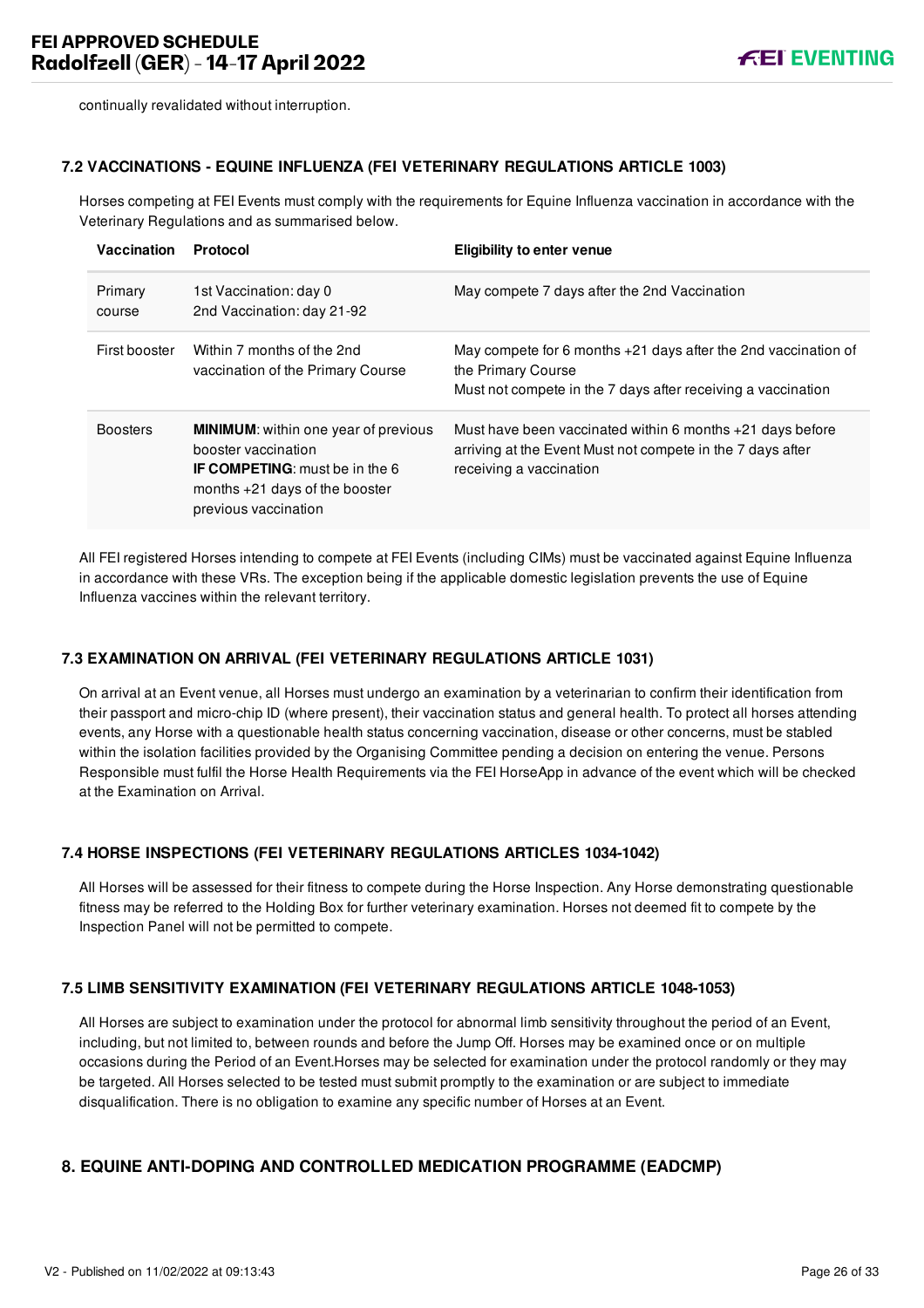#### <span id="page-27-0"></span>**8.1 SAMPLING (FEI VETERINARY REGULATIONS CHAPTER VII)**

All horses competing at FEI Events may be subject to sampling for the presence of Prohibited Substances in accordance with the Anti-Doping and Controlled Medication Regulations (EADCMRs). Horses may be selected for sampling in accordance with obligatory testing, targeted or random sampling procedures. Refer to FEI Financial Charges for details of fees relating to Equine and Human Anti-Doping program (EADCMP), which OCs/NFs have the right to charge to the athlete (applicable for all FEI events worldwide).

#### <span id="page-27-1"></span>**8.2 ELECTIVE TESTING (FEI VETERINARY REGULATIONS ARTICLES 1057 AND 1058)**

Elective Testing may be carried out prior to an Event to check for the presence of prohibited substances. Please refer to <https://inside.fei.org/fei/cleansport/horses>for information and details.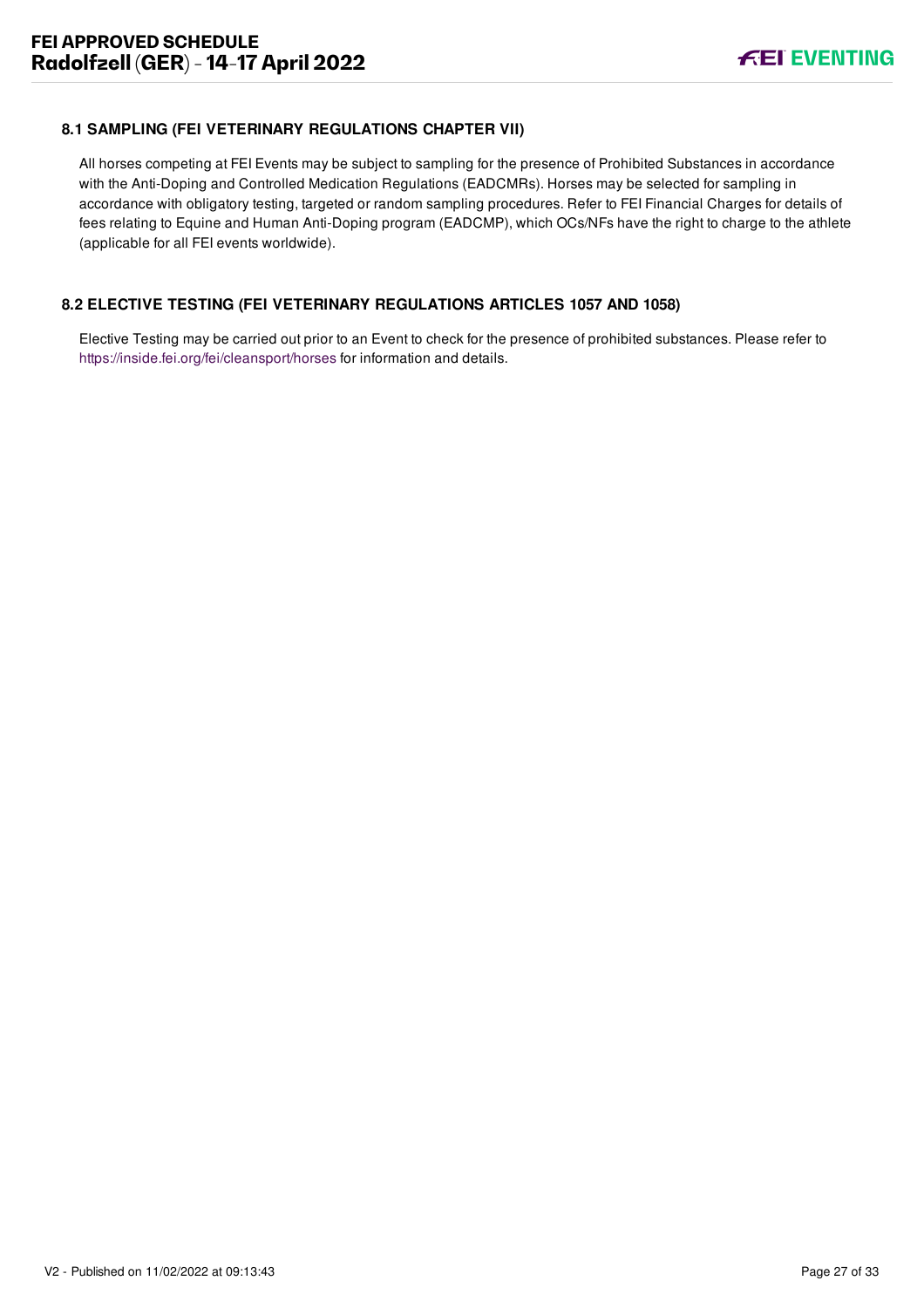# <span id="page-28-0"></span>**XIII. HUMAN ANTI-DOPING**

Athletes can be tested at any FEI Event, by the FEI or by other Anti-Doping Organisations with Testing jurisdiction. Organisers will have the responsibility to provide facilities and staff/volunteers to facilitate such Testing if requested by the FEI as outlined in article 22.3 of the FEIs' Anti-doping Rules for Human Athletes (ADRHA).

The ADRHA rules are published on the FEI's website at [http://inside.fei.org/content/anti-doping-rules.](http://inside.fei.org/content/anti-doping-rules)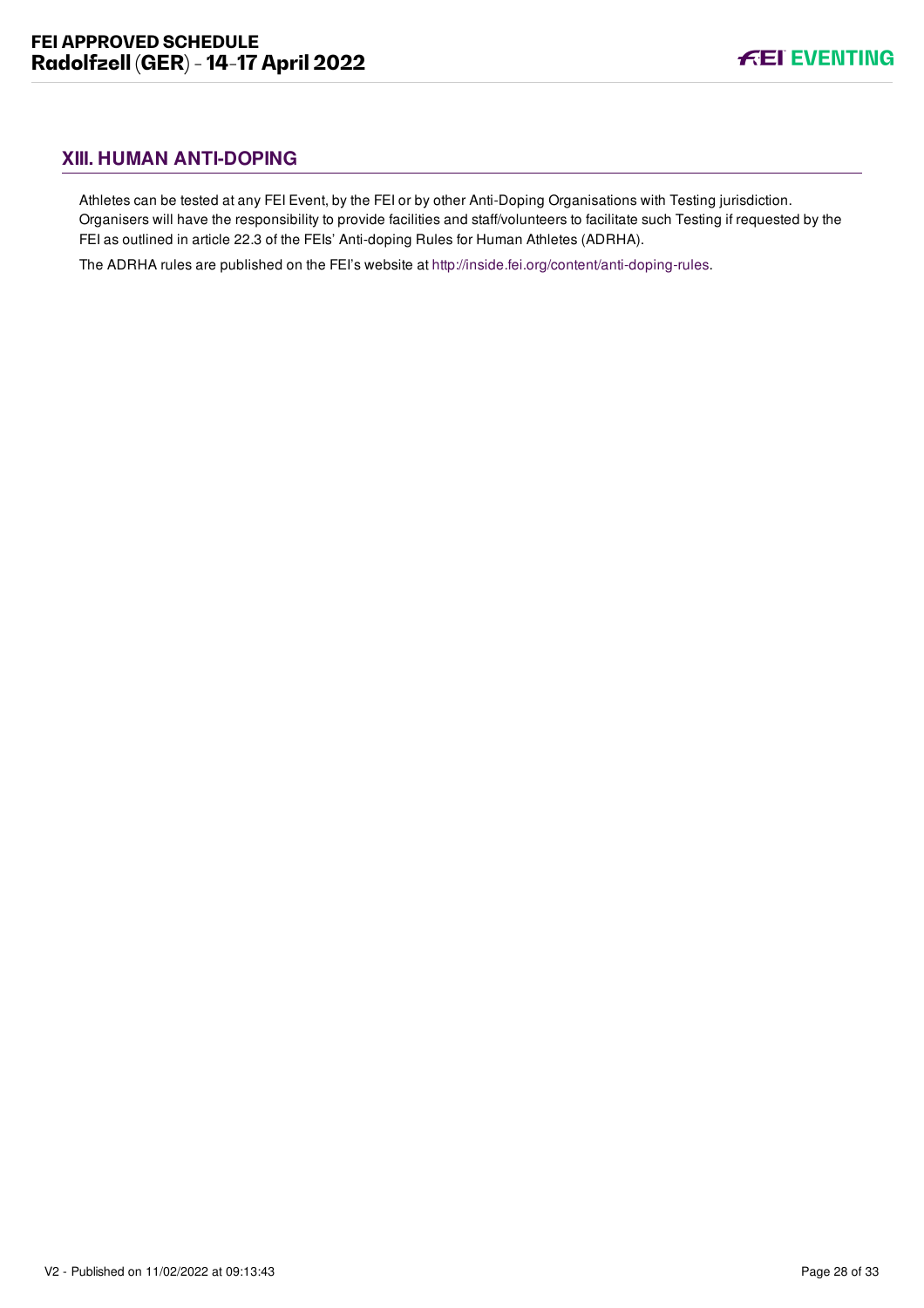# <span id="page-29-0"></span>**XIV. ADDITIONAL INFORMATION**

## <span id="page-29-1"></span>**1. THE FEI POLICY FOR ENHANCED COMPETITION SAFETY DURING THE COVID-19 PANDEMIC**

[The FEI Policy for Enhanced Competition Safety during the Covid-19 Pandemic \("Policy"\) \(https://inside.fei.org/fei/covid-](https://inside.fei.org/fei/covid-19/return-to-play/policy-tools)19/return-to-play/policy-tools) is mandatory and applies for any FEI Event taking place **as of 1 July 2020**. The Policy has been developed based on currently accepted best practices by the WHO and US Center for Disease Control (CDC) and will be continually reviewed and updated as more information becomes available. It is not intended to replace the applicable guidance and policies from domestic government and health authorities, but to supplement their recommendations with sport specific considerations.

The OC shall submit the risk assessment and mitigation plan (including name and contact details of the person in charge) to the FEI as an annex to the Event Schedule, **at the latest ten (10) working days before the event's deadline for Definite Entries**.

Events for which the FEI has not received the documented risk assessment and mitigation measures plan in accordance with article 2.1.g) of the Policy **will be removed from the FEI calendar** in accordance with Article 112.3 of the FEI General Regulations.

#### ASSUMPTION OF RISK / WAIVER OF LIABILITY

In consideration of being allowed to participate in the Event and related activities, all Participants (as defined in the Policy) acknowledge, appreciate, and agree that:

- 1. Participation includes possible exposure to and illness from infectious diseases including but not limited to COVID-19. While particular rules and personal discipline may reduce this risk, the risk of serious illness and death does exist; and,
- 2. The Participants knowingly and freely assume all such risks, both known and unknown, even if arising from the negligence of the OC or others, and assume full responsibility for their participation; and,
- 3. The Participants willingly agree to comply with the stated and customary terms and conditions for participation as regards protection against infectious diseases. If, however, a Participant observes any unusual or significant hazard during his/her presence or participation, the Participant will remove himself/herself from participation and bring such to the attention of the nearest official immediately; and,
- 4. The Participants, for themselves and on behalf of their heirs, assigns, personal representatives and next of kin, HEREBY RELEASE AND HOLD HARMLESS THE OC AND THE FEI, their officers, officials, agents, and/or employees, other participants, sponsoring agencies, sponsors, advertisers, and if applicable, owners and lessors of premises used to conduct the event ("RELEASEES"), WITH RESPECT TO ANY AND ALL ILLNESS, DISABILITY, DEATH, or loss or damage to person or property, WHETHER ARISING FROM THE NEGLIGENCE OF RELEASEES OR OTHERWISE, to the fullest extent permitted by law.

The Participants confirm to have read this release of liability and assumption of risk agreement, fully understand its terms, understand that they have given up substantial rights.

# <span id="page-29-2"></span>**2. MEDICAL INFORMATION FORM FOR ARMBANDS**

#### Declaration of medical condition

Athletes with medical conditions that may be relevant in the case of a medical emergency are responsible, at every Event when riding, for wearing a medical data carrier\* from a system provider able to communicate information at least in English. Alternatively (and at the minimum) a medical armband of good quality can be used. Athletes who chose to wear an armband [should download and fill the form available for this purpose on the FEI's website http://inside.fei.org/fei/your](http://inside.fei.org/fei/your-role/officials/eventing/forms)role/officials/eventing/forms.

*\* Medical data carrier (also called "medical identification tag"): small emblem or tag worn on a bracelet, neck chain, or on the clothing, intended to alert paramedics/physicians/ first responders that the wearer has an important medical condition.*

Conditions that are relevant include recent head injury, serious past injuries/surgery, chronic health problems such as diabetes, long-term medications and allergies. If in doubt, the athlete should discuss this with his own treating physician."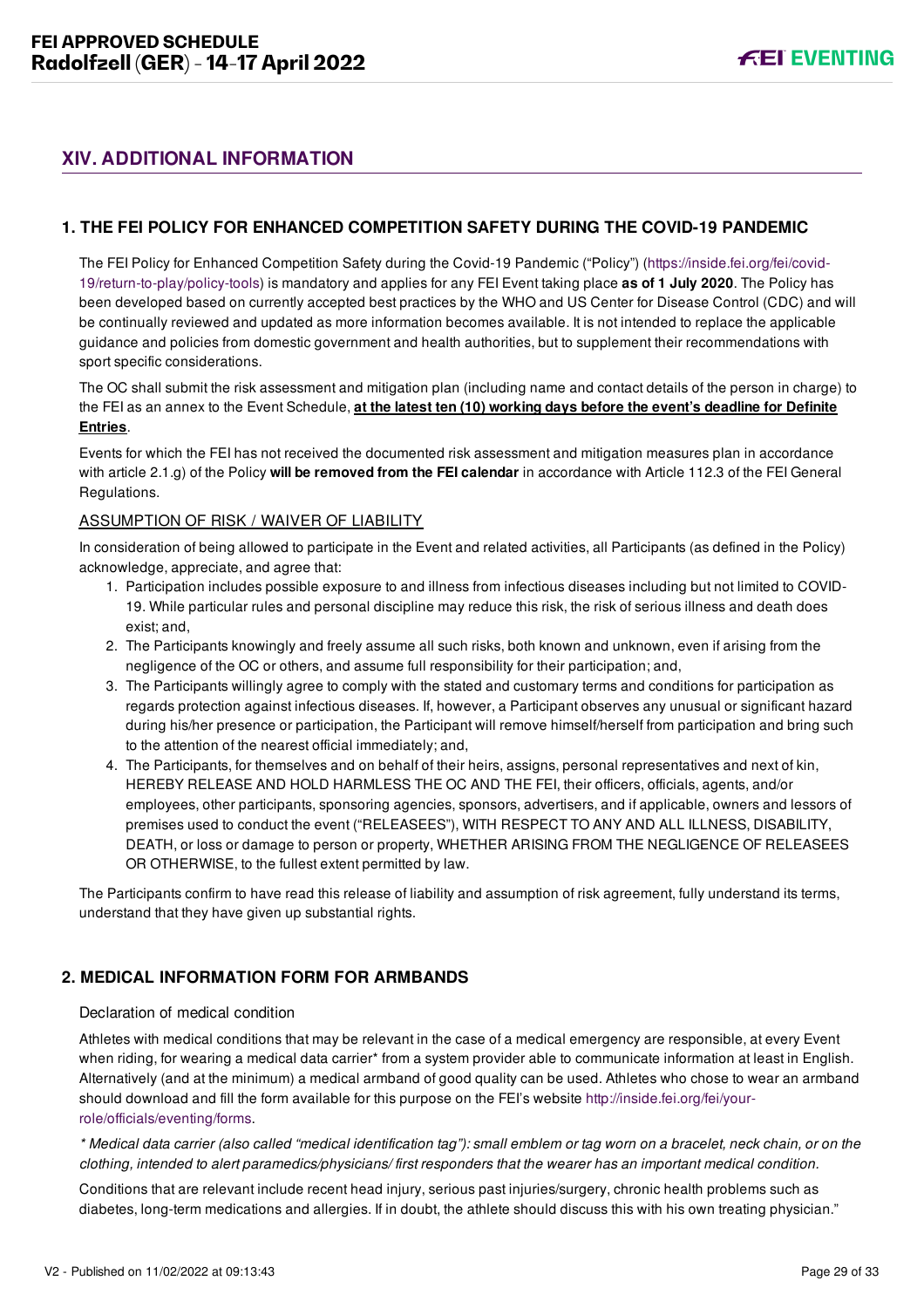## <span id="page-30-0"></span>**3. INSURANCES AND NATIONAL REQUIREMENTS**

Equestrian sports involve inherent dangerous risks. To the greatest extent permitted by law, the FEI and the FEI Event Organiser shall NOT be liable for any damages relating to loss of property or injury of any kind to Athletes, Owners, Support Personnel or Horses at or in connection with an FEI Event and the FEI expressly excludes all such liability.

#### <span id="page-30-1"></span>**3.1 ATHLETES, OWNERS AND SUPPORT PERSONNEL**

#### **3.1.1 Personal accident and health insurance**

It is your responsibility as an Athlete/Owner/ Support Personnel to ensure that you have adequate personal accident insurance in place to cover your participation at FEI Events and in particular to insure against any personal injury or medical expenses arising from an accident, injury or illness which may occur at a FEI Event.

You should check with your National Federation to confirm if your National Federation's insurance policy (if any) covers personal accidents and/or illnesses, which may occur when you are attending at/participating in FEI Events.

If your National Federation does not have a personal accident/health insurance policy or if the National Federation's insurance policy does not cover personal accident or health claims, then you should obtain your own personal accident and health insurance policy to cover your attendance/participation at FEI Events.

#### **3.1.2 Press equipment**

Press equipment and other items left in the Press workroom, Press lockers, the Press Tribune or anywhere on the showgrounds are left entirely at the owner's risk. The Organising Committee does not accept any responsibility for any loss or damage to such equipment or items. Members of the Press are advised not to leave any equipment or personal items unattended.

#### **3.1.3 Personal property insurance**

You should also ensure that you are insured against property loss, theft or damage, which may occur at an FEI Event.

Again, the advice is to check with your National Federation to confirm if they have an insurance policy in place, which would cover you in case of such property loss, theft or damage. If not, then you should obtain your own personal property insurance to cover such situations.

#### <span id="page-30-2"></span>**3.2 ATHLETES AND OWNERS**

#### **3.2.1 Third party liability insurance**

As an Athlete/Owner you are personally responsible for damages to third parties caused by you, your employees, Support Personnel, your agents or your Horses. You are, therefore, strongly advised to take out third-party liability insurance providing full coverage in relation to FEI Events at home and abroad, and to keep the policy up to date.

The FEI and the Organiser will NOT be responsible for any damage caused to third parties by you, your employees, Support Personnel, your agents or your Horses.

#### **3.2.2 Additional liability information**

The organizer declines any liability for property or pecuniary damage which may happen to visitors, athletes, grooms and horse owners through slight negligence of the organizer, his delegates or his assistants. The OC is liable in case of intent, gross negligence as well as in case of injury to life, body or health and in further cases he is liable for compelling legal liability acc. to the legal requirements.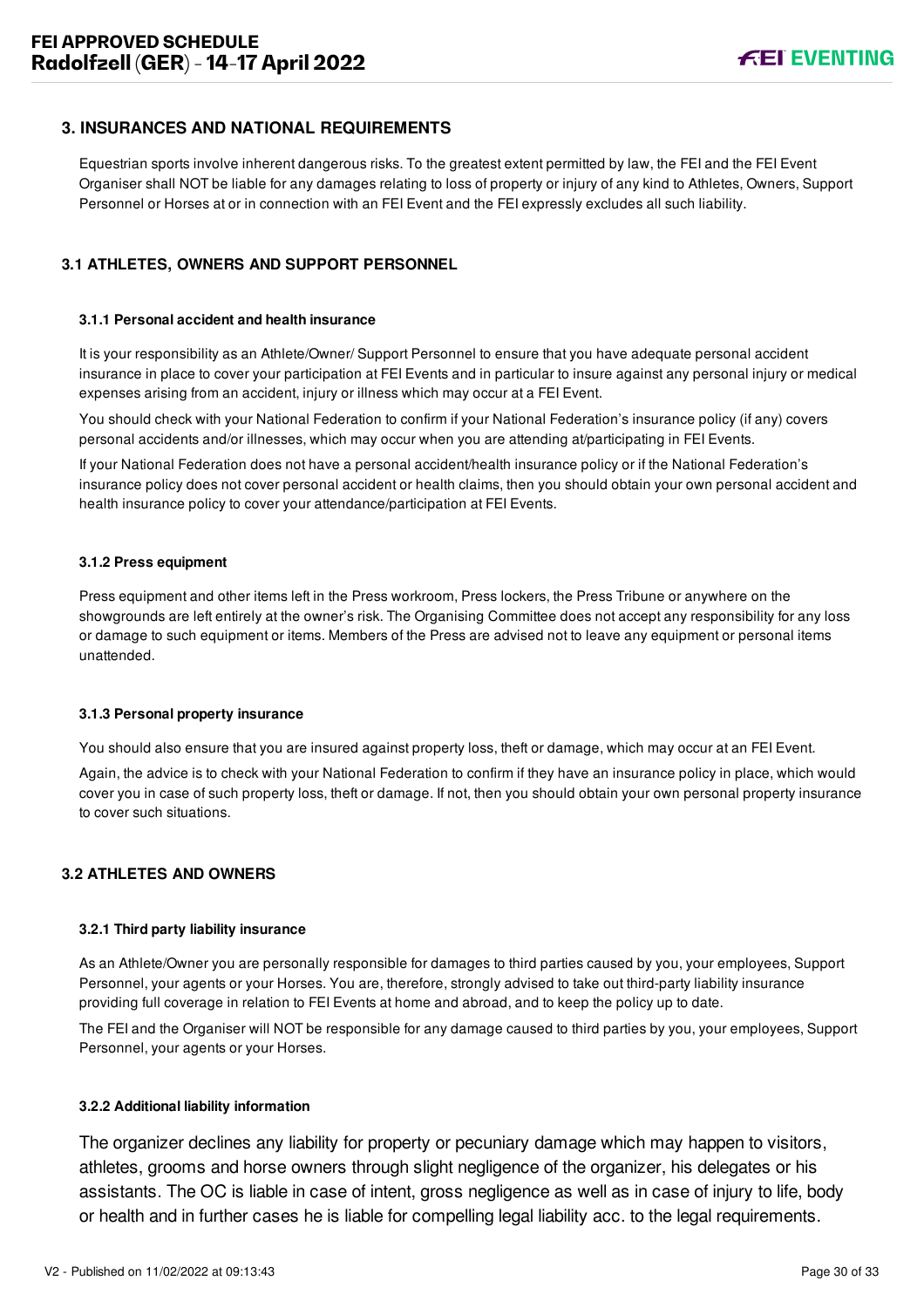#### **3.2.3 Horse insurance**

As an Owner you should ensure that your Horses are adequately insured against any injuries or illnesses they may sustain while participating at a FEI Event.

#### <span id="page-31-0"></span>**4. PROTESTS / APPEALS**

To be valid, all Protests and Appeals must be made in writing and accompanied by a deposit of CHF 150.- or equivalent, as [mentioned in the FEI General Regulations \(Art. 161-162\) available at the following link: https://inside.fei.org/content/general](https://inside.fei.org/content/general-regs-statutes)regs-statutes.

#### <span id="page-31-1"></span>**5. DISPUTES**

In the event of any discussion concerning the interpretation of the schedule (in translated languages), the English version will be decisive.

#### <span id="page-31-2"></span>**6. MODIFICATION TO SCHEDULE**

In exceptional circumstances, together with the approval of Chefs d'Equipe, host NF delegate, if any, and the Ground Jury, the Organiser may change the schedule in order to clarify any matter arising from an omission or due to unforeseen circumstances. Any such changes must be notified to all athletes and officials as soon as possible and they must be reported to the FEI Secretary General by the Technical Delegate.

#### <span id="page-31-3"></span>**7. ADDITIONAL INFORMATION FROM THE ORGANISER**

#### **7.1 German Show Rules**

The OC acknowledges that para 1.4 LPO (German Show Rules) is binding for international events in Germany.

#### **7.2 TIMETABLE**

The times stated under "VIII. TIMETABLE" are subject to alterations.

#### **7.3 FEI-PASSPORTS**

Horses entered in CIMs (CCI1\*-Intro/CCI2\*-S&L/CCI3\*-S&L/CCIP1/CCIP2) in their country of residence are not required to have an FEI Passport or FEI Recognition Card but must be properly registered with the FEI and identifiable (GRs 137.2).

#### **7.4 GERMAN ANIMAL WELFARE ACT**

According to paragraph 6 of the German Animal Welfare Act, trimming the vibrissae around eyes and muzzle as well as clipping or cutting the hairs inside the ears of horses are prohibited.

#### **7.5 DOGS**

All dogs must be leashed and affixed to a human or stationary object on the whole show ground, in the stable area and on the Cross Country course. Violation of this rule will incur a fine of CHF 100 per offence and, in case of a repeated offence at the Event, may lead to exclusion from the Venue (Art. 109.13 General RG).

#### **7.6 DATA PROTECTION BASIC REGULATION**

With the entry declaration the athlete agrees that the show organizers are permitted to save their data and uses photos and film footages made at the event of the athlete for publications.

#### **7.7 INFORMATION ON COVID19**

FEI: see Covid-19 Frequently Asked Questions (FAQs): <https://inside.fei.org/fei/covid-19/faqs>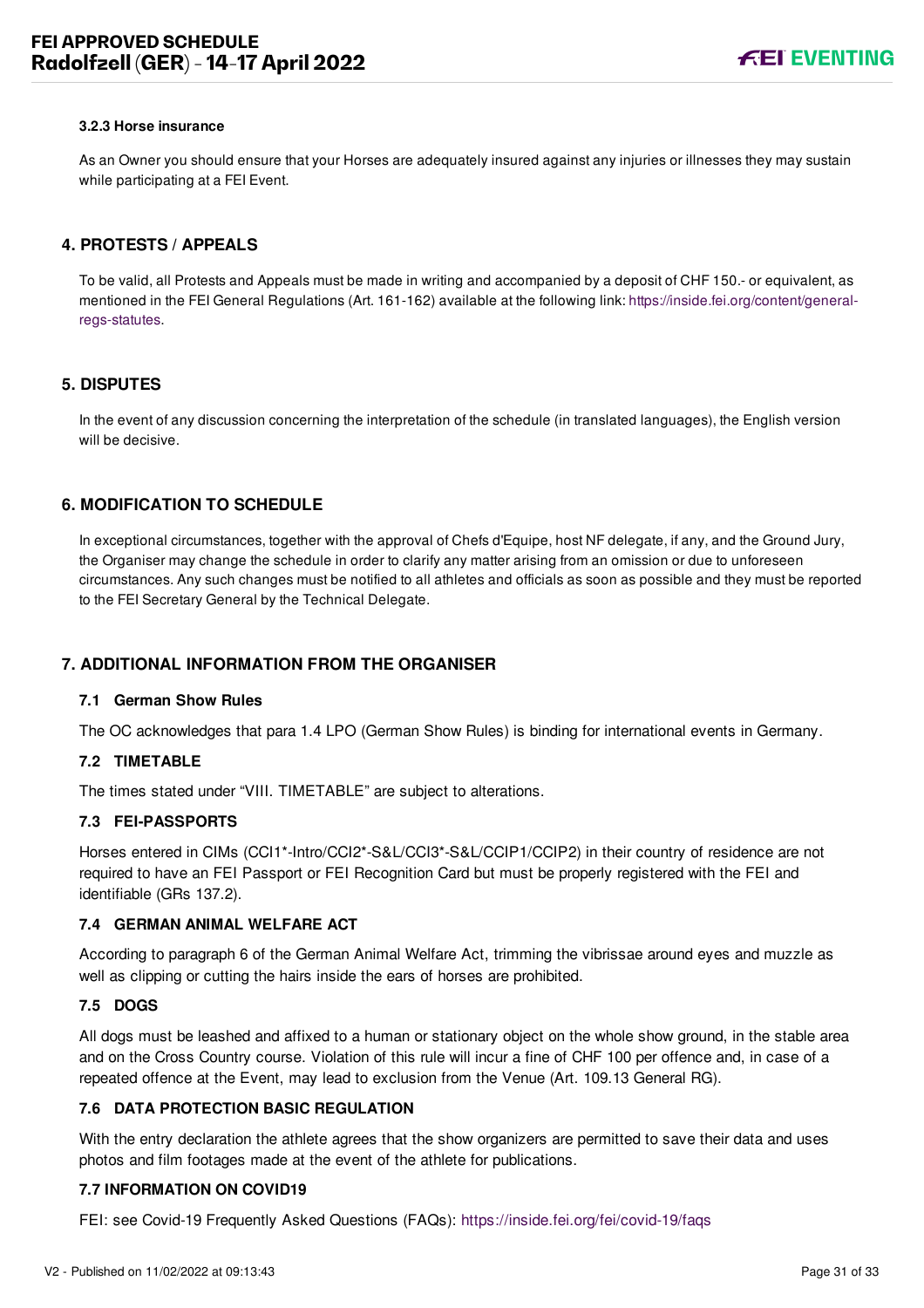[NF GER: see "Coronavirus: "Impact on Equestrian Sport" \(Auswirkungen auf den Pferdesport\): https://www.pferd](https://www.pferd-aktuell.de/coronavirus)aktuell.de/coronavirus

#### **7.8 Hygiene measures in connection with the EHV-1**

For all measures in place at the time of the Event, please refer to:<https://inside.fei.org/fei/ehv-1>.

#### <span id="page-32-0"></span>**8. MINIMUM AGE LIMITATION**

| Level       | <b>Athletes</b> | <b>Horses</b> |
|-------------|-----------------|---------------|
| $1^*$       | 12              | 5             |
| $2^*$       | 14              | 6             |
| $3^*$       | 16              | 6             |
| $4^*$       | 18              | 7             |
| $5* + CH4*$ | 18              | 8             |

#### <span id="page-32-1"></span>**9. PRIZE MONEY DISTRIBUTION**

#### **IMPORTANT**

**The total amount of prize money shown for each Competition in the schedule must be distributed. (FEI General Regulations articles 127 and 128)**

The value of the **1st prize must not exceed 1/3 of the total prize money** distributed for the competition. The minimum number of prizes offered for each competition must be allocated on the basis of one prize for every commenced four Athletes, with a minimum of five prizes.

#### **DEDUCTIONS FROM PRIZE MONEY AT COMPETITIONS**

**Full details of any deductions from prize money must be outlined in the schedule. This includes government taxes. If it is necessary for Organisers to deduct such taxes, they must provide participants with an official form indicating the amount of tax deducted.**

**The tax form must be provided to the athletes upon arrival and returned to the Organiser prior to departing.**

#### Distribution of Prizes and Indemnities

All prize money and all prizes in kind rewarded instead of prize money as well as reimbursements (e. g. transport charges, travelling expenses) will be distributed acc. to FEI-RG Art. 127/128 following the last competition at the latest.

Settlement will be done per athlete. Depending on the agreement with the horse owner, each athlete binds himself to pass on to the horse owners the prize money or prizes in kind rewarded instead of prize money. The organizer is allowed to deduct possibly outstanding debts of the athlete. Acc. to § 50a EstG this also applies to foreign horse owners. Taxes are due on prize money as well as on prizes given in kind instead of prize money and on reimbursements. As a rule, the deduction (based on the amount received per day) is 0 % on amounts up to and including 250 EUR, 15 % plus solidarity surcharge (currently 0,82 % on the prize money or 5,5 % on the amount of tax deduction) on amounts above 250 EUR.Travelling expenses being taken over or reimbursed are only regarded as revenues if they exceed the actual costs and the reimbursement for additional meal allowances acc. to § 4 Abs. 5 Satz 1 Nr. 5 EstG. The tax deduction has to be certified on demand. Those foreign athletes being exempted from tax deduction are kindly asked to submit an exemption certificate either with the entry or on the first show day at the latest. Every athlete himself is responsible for the correctness of the details he submits.

If Athletes have to be placed equally, the money value of possible prizes in kind (e. g. a car) is divided accordingly.